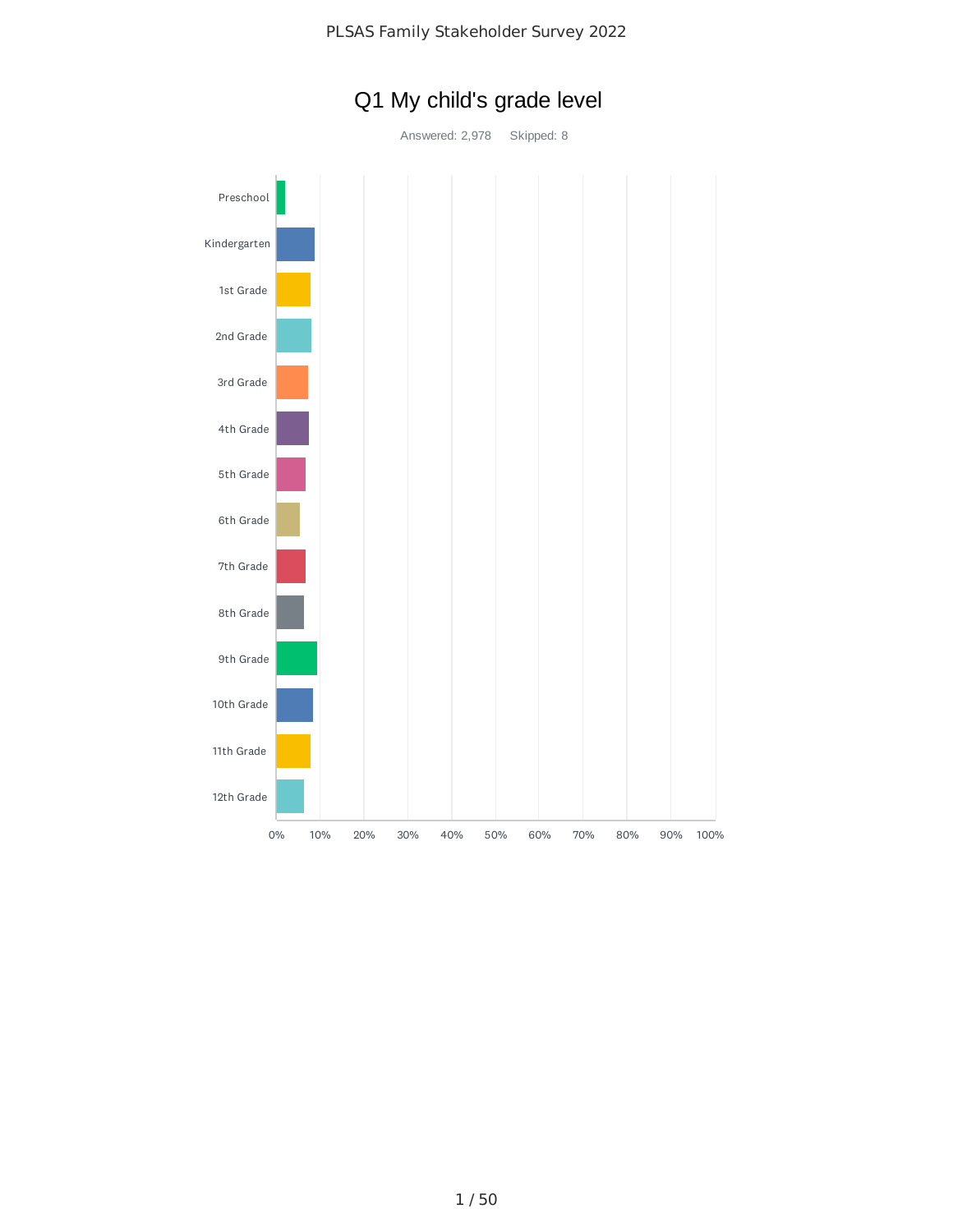#### PLSAS Family Stakeholder Survey 2022

| <b>ANSWER CHOICES</b> | <b>RESPONSES</b> |
|-----------------------|------------------|
| Preschool             | 2.05%<br>61      |
| Kindergarten          | 265<br>8.90%     |
| 1st Grade             | 233<br>7.82%     |
| 2nd Grade             | 8.09%<br>241     |
| 3rd Grade             | 225<br>7.56%     |
| 4th Grade             | 7.69%<br>229     |
| 5th Grade             | 6.92%<br>206     |
| 6th Grade             | 163<br>5.47%     |
| 7th Grade             | 205<br>6.88%     |
|                       |                  |
| 8th Grade             | 6.48%<br>193     |
| 9th Grade             | 9.34%<br>278     |
| 10th Grade            | 253<br>8.50%     |
| 11th Grade            | 7.86%<br>234     |
| 12th Grade            | 6.45%<br>192     |
| <b>TOTAL</b>          | 2,978            |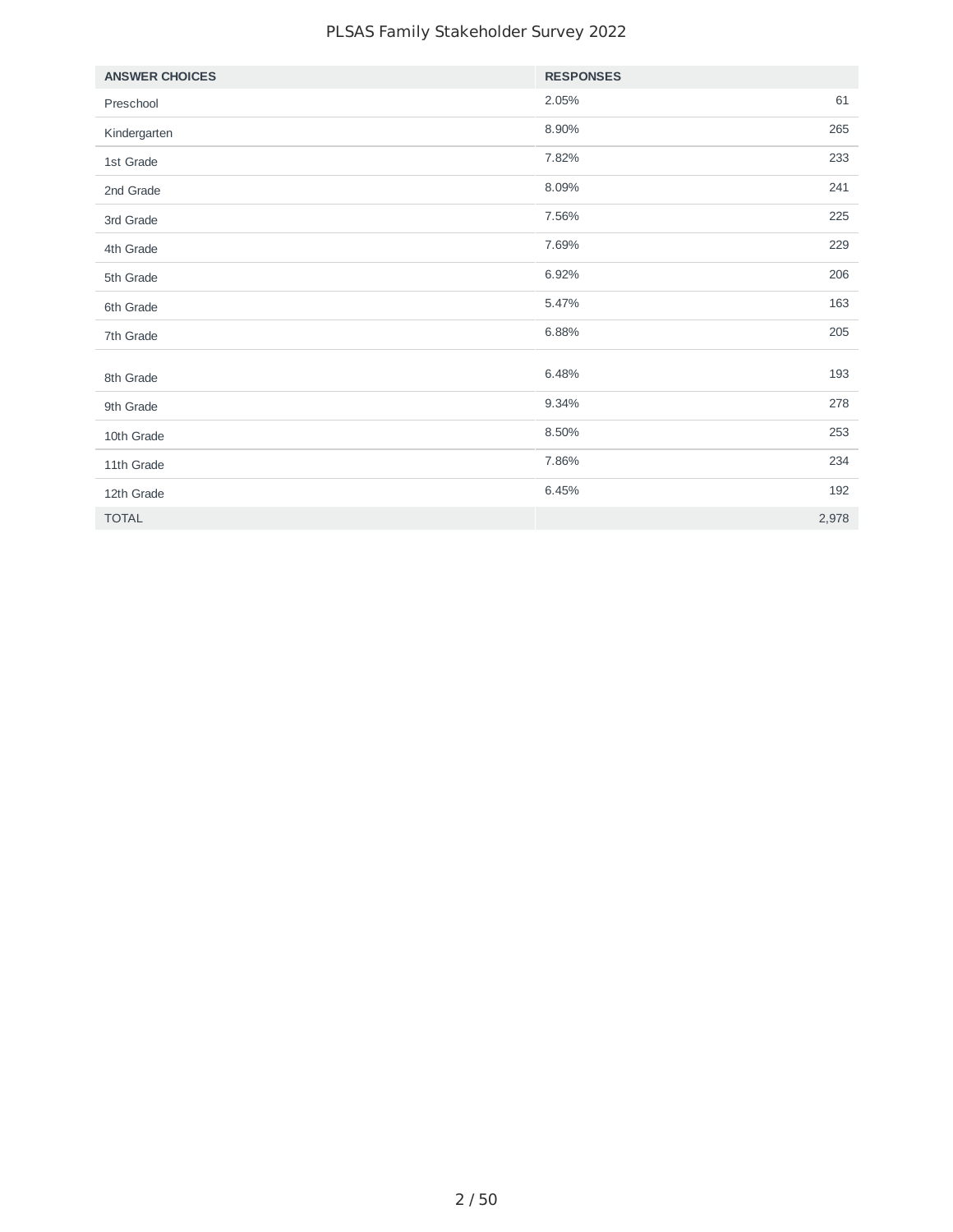

## Q2 My child's school: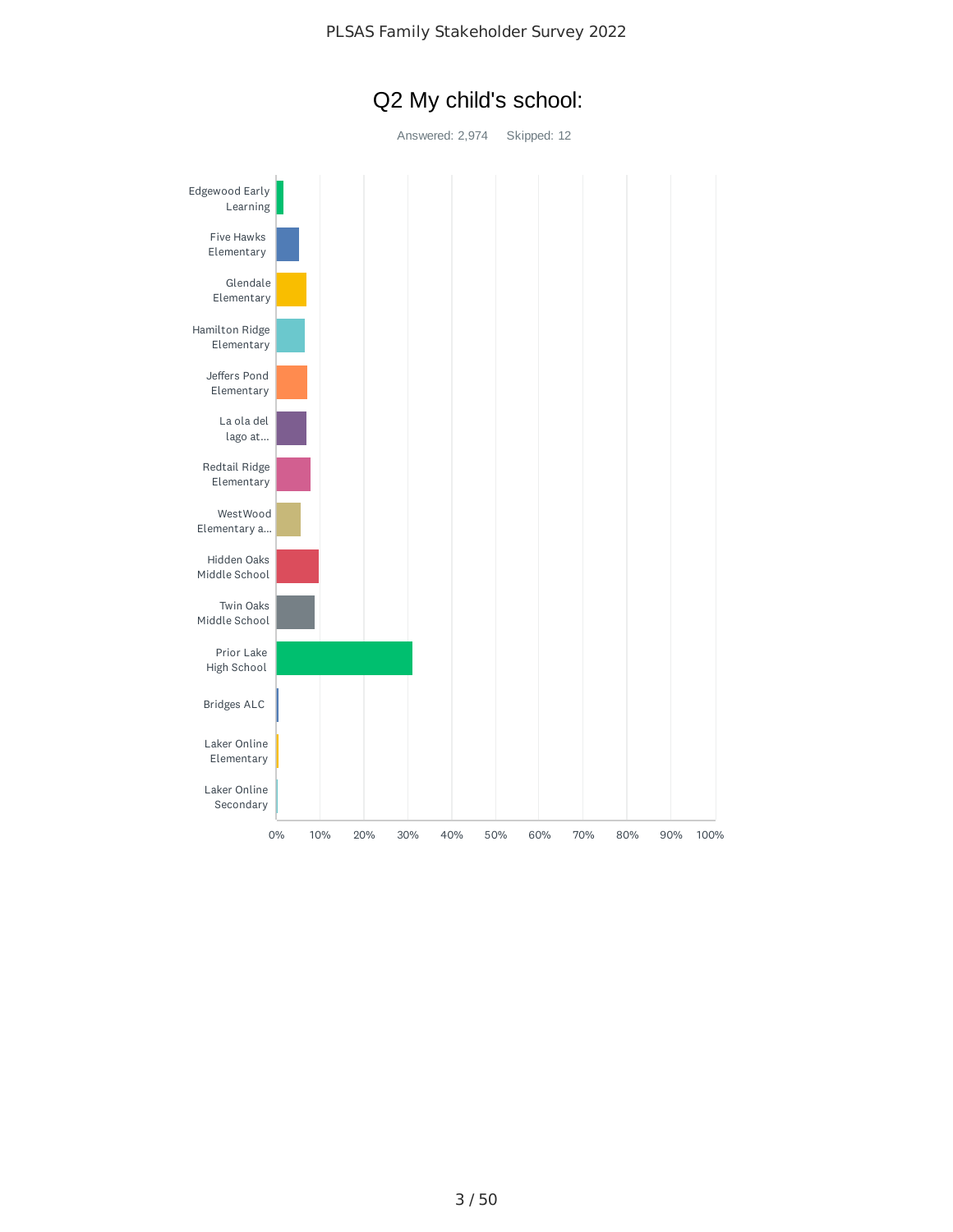#### PLSAS Family Stakeholder Survey 2022

| <b>ANSWER CHOICES</b>                   | <b>RESPONSES</b> |       |
|-----------------------------------------|------------------|-------|
| Edgewood Early Learning                 | 1.78%            | 53    |
| Five Hawks Elementary                   | 5.25%            | 156   |
| <b>Glendale Elementary</b>              | 6.96%            | 207   |
| Hamilton Ridge Elementary               | 6.56%            | 195   |
| Jeffers Pond Elementary                 | 7.26%            | 216   |
| La ola del lago at Grainwood Elementary | 6.96%            | 207   |
| Redtail Ridge Elementary                | 7.94%            | 236   |
| WestWood Elementary and SAGE            | 5.75%            | 171   |
| Hidden Oaks Middle School               | 9.78%            | 291   |
| Twin Oaks Middle School                 | 9.01%            | 268   |
| Prior Lake High School                  | 31.17%           | 927   |
| <b>Bridges ALC</b>                      | 0.57%            | 17    |
| Laker Online Elementary                 | 0.67%            | 20    |
| Laker Online Secondary                  | 0.34%            | 10    |
| <b>TOTAL</b>                            |                  | 2,974 |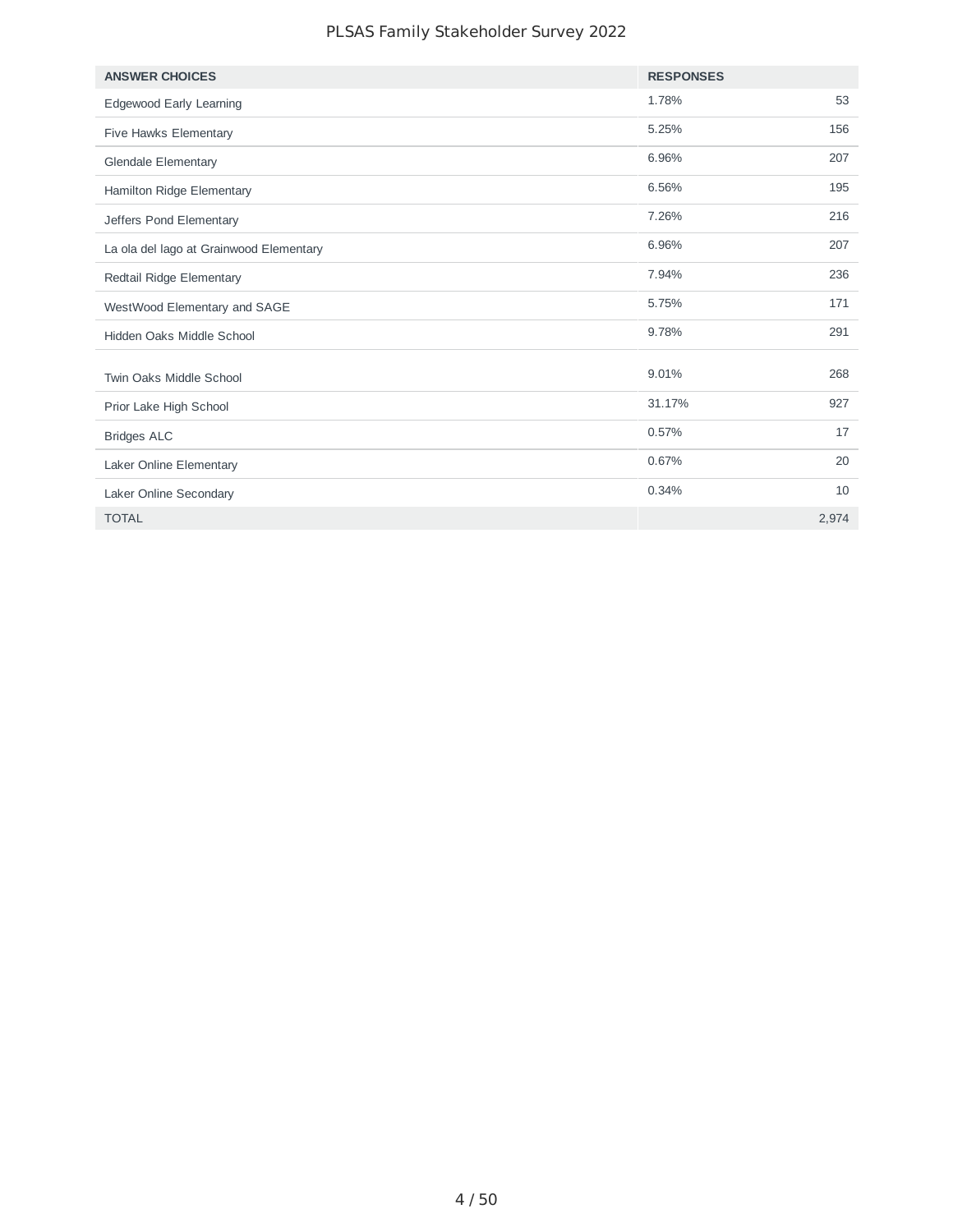

## Q3 My child's race or ethnicity (Please select only one):

| <b>ANSWER CHOICES</b>                     | <b>RESPONSES</b> |       |
|-------------------------------------------|------------------|-------|
| Hispanic or Latinx                        | 2.56%            | 76    |
| Native American or Alaska Native          | 0.67%            | 20    |
| Asian                                     | 3.85%            | 114   |
| <b>Black or African American</b>          | 1.86%            | 55    |
| Native Hawaiian or other Pacific Islander | 0.07%            | 2     |
| White or Caucasian                        | 77.73%           | 2,304 |
| <b>Multiracial or Biracial</b>            | 4.35%            | 129   |
| A race/ethnicity not listed here          | 0.74%            | 22    |
| I don't know or prefer not to answer      | 8.16%            | 242   |
| <b>TOTAL</b>                              |                  | 2,964 |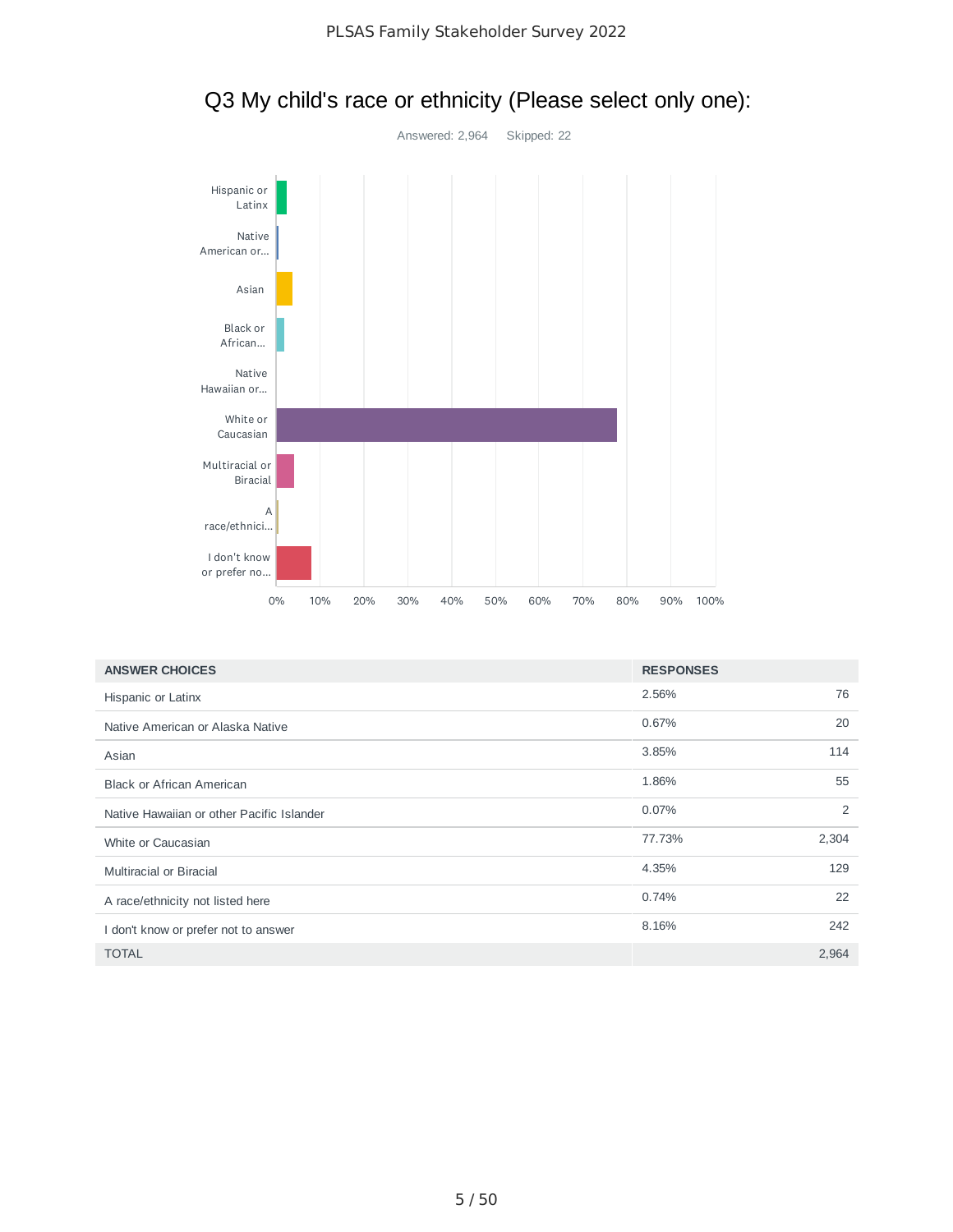

# Q4 My child looks forward to going to school.

| <b>ANSWER CHOICES</b> | <b>RESPONSES</b> |       |
|-----------------------|------------------|-------|
| Strongly agree        | 26.80%           | 796   |
| Agree                 | 54.41%           | 1,616 |
| <b>Disagree</b>       | 15.08%           | 448   |
| Strongly disagree     | 3.70%            | 110   |
| <b>TOTAL</b>          |                  | 2,970 |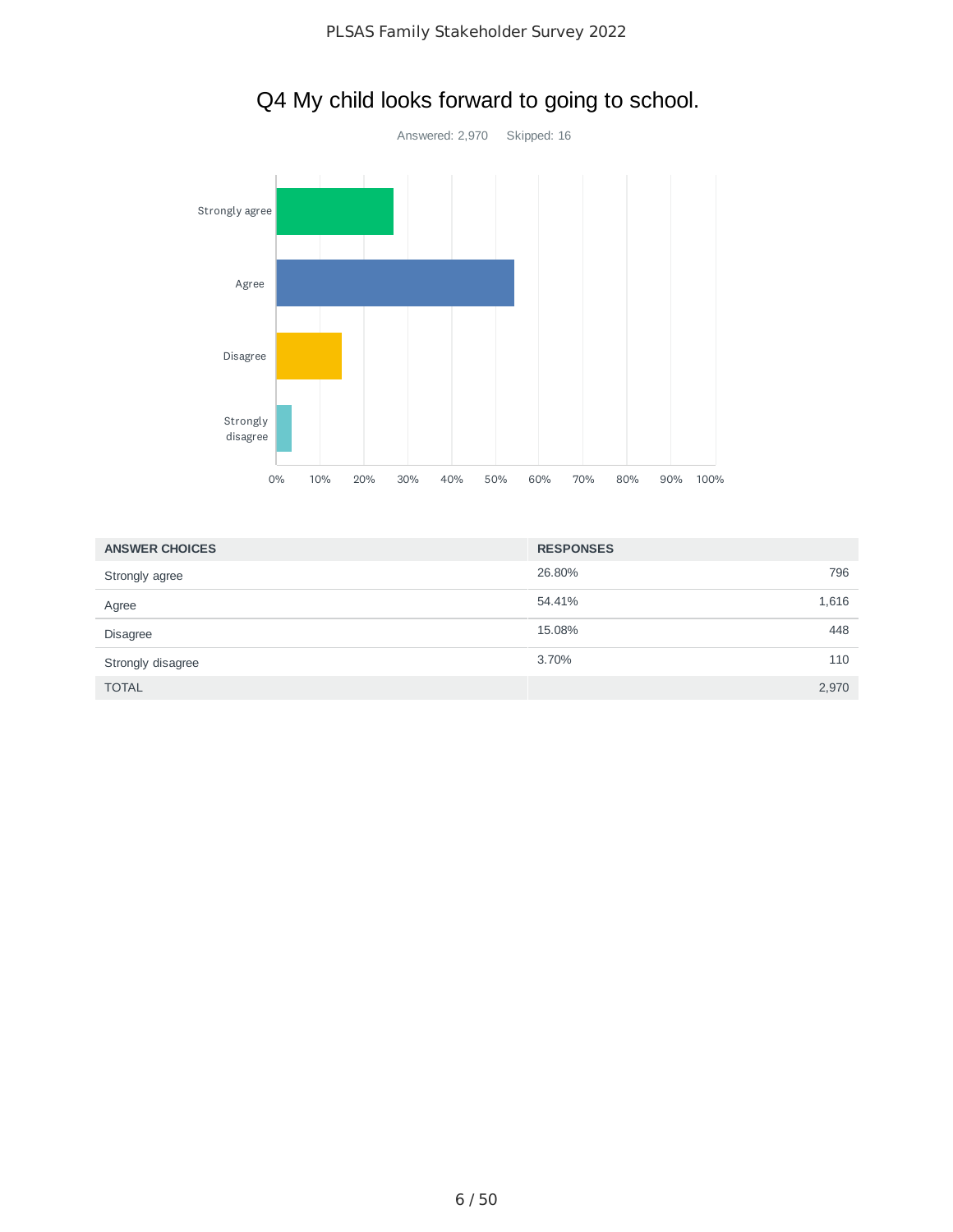

## Q5 My family's culture is respected by other students.

| <b>ANSWER CHOICES</b> | <b>RESPONSES</b> |       |
|-----------------------|------------------|-------|
| Strongly agree        | 29.14%           | 864   |
| Agree                 | 52.98%           | 1,571 |
| <b>Disagree</b>       | 5.70%            | 169   |
| Strongly disagree     | 2.19%            | 65    |
| Unsure                | 9.98%            | 296   |
| <b>TOTAL</b>          |                  | 2,965 |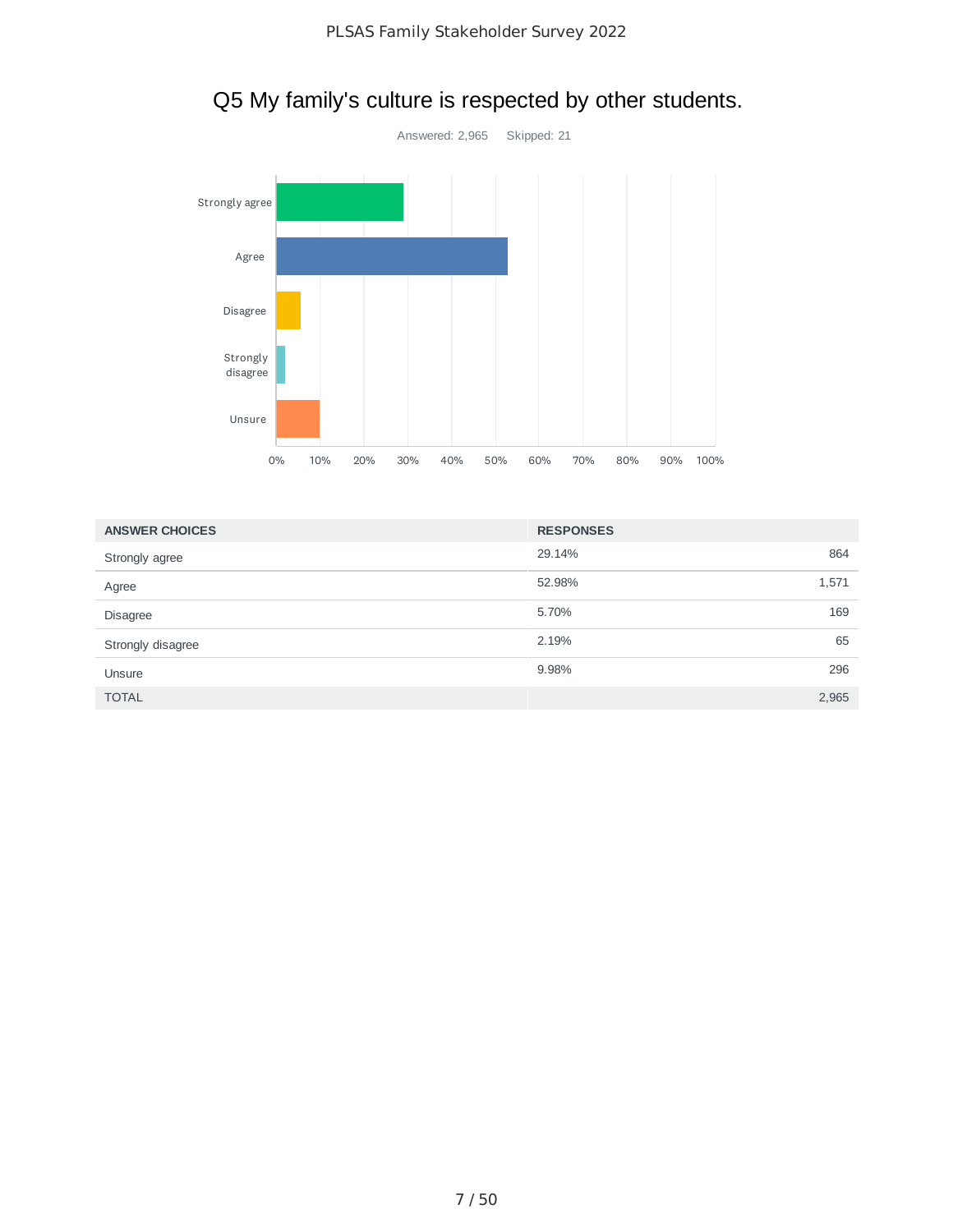

## Q6 My child is appropriately challenged academically.

| <b>ANSWER CHOICES</b> | <b>RESPONSES</b> |       |
|-----------------------|------------------|-------|
| Strongly agree        | 22.85%           | 679   |
| Agree                 | 62.10%           | 1,845 |
| <b>Disagree</b>       | 9.16%            | 272   |
| Strongly disagree     | 3.00%            | 89    |
| Unsure                | 2.89%            | 86    |
| <b>TOTAL</b>          |                  | 2,971 |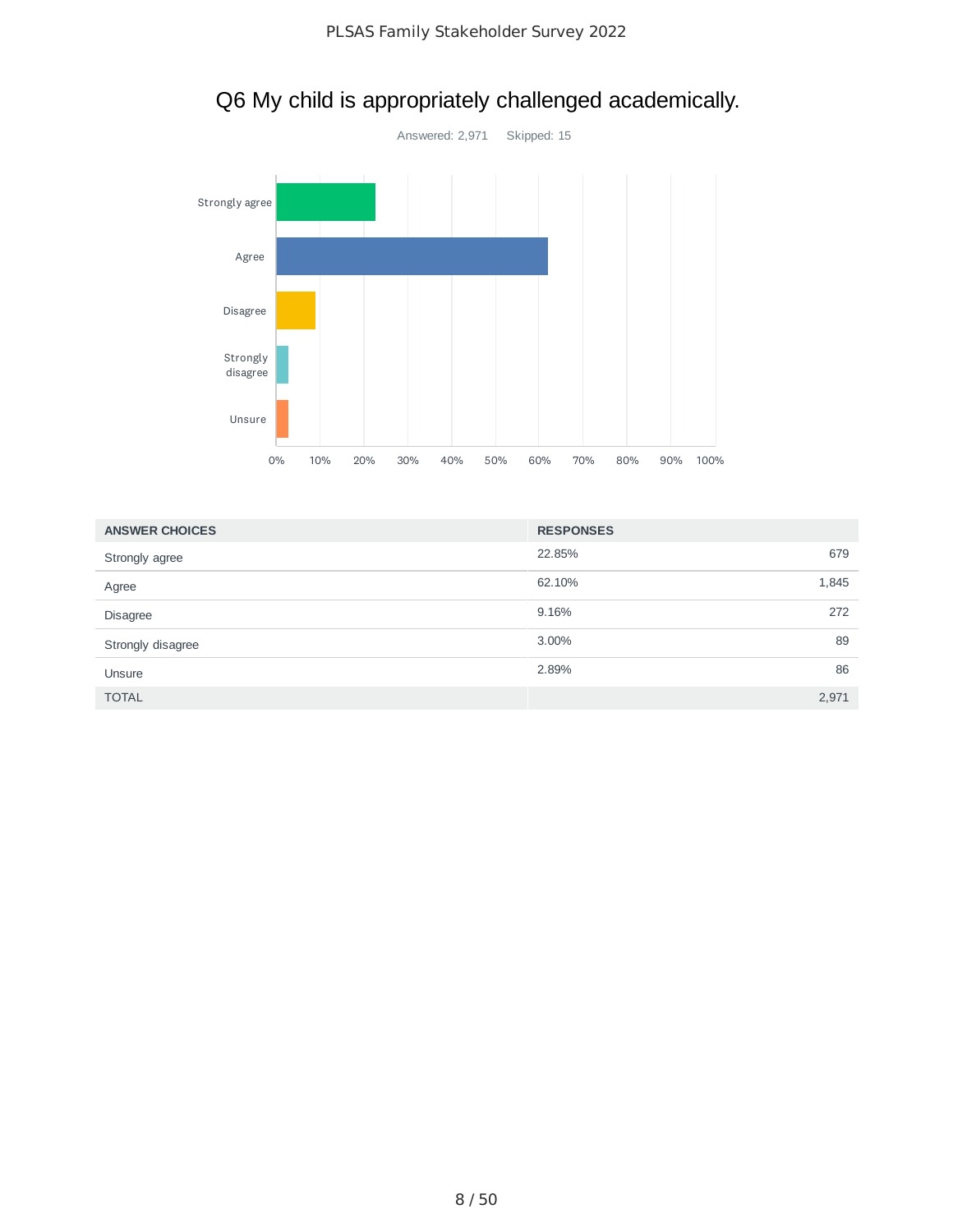# Q7 The pandemic is having an effect on my child's learning experience.



| <b>ANSWER CHOICES</b> | <b>RESPONSES</b> |       |
|-----------------------|------------------|-------|
| Strongly agree        | 30.05%           | 893   |
| Agree                 | 41.89%           | 1,245 |
| <b>Disagree</b>       | 18.74%           | 557   |
| Strongly disagree     | 3.50%            | 104   |
| Unsure                | 5.82%            | 173   |
| <b>TOTAL</b>          |                  | 2,972 |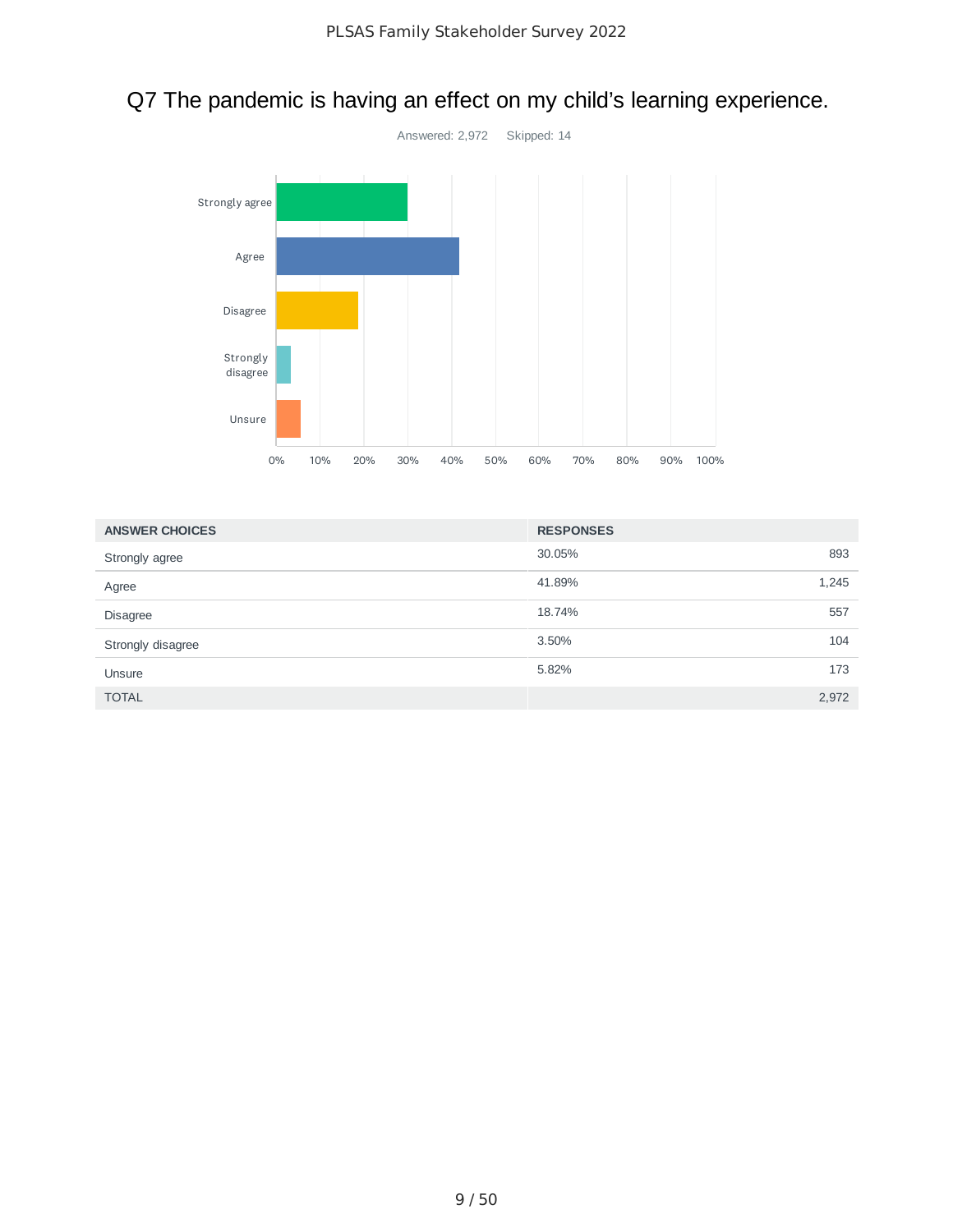# Q8 Over the past year, my child stayed connected to their friend group.



| <b>ANSWER CHOICES</b> | <b>RESPONSES</b> |       |
|-----------------------|------------------|-------|
| Strongly agree        | 15.96%           | 473   |
| Agree                 | 61.12%           | 1,811 |
| <b>Disagree</b>       | 19.07%           | 565   |
| Strongly disagree     | 3.85%            | 114   |
| <b>TOTAL</b>          |                  | 2,963 |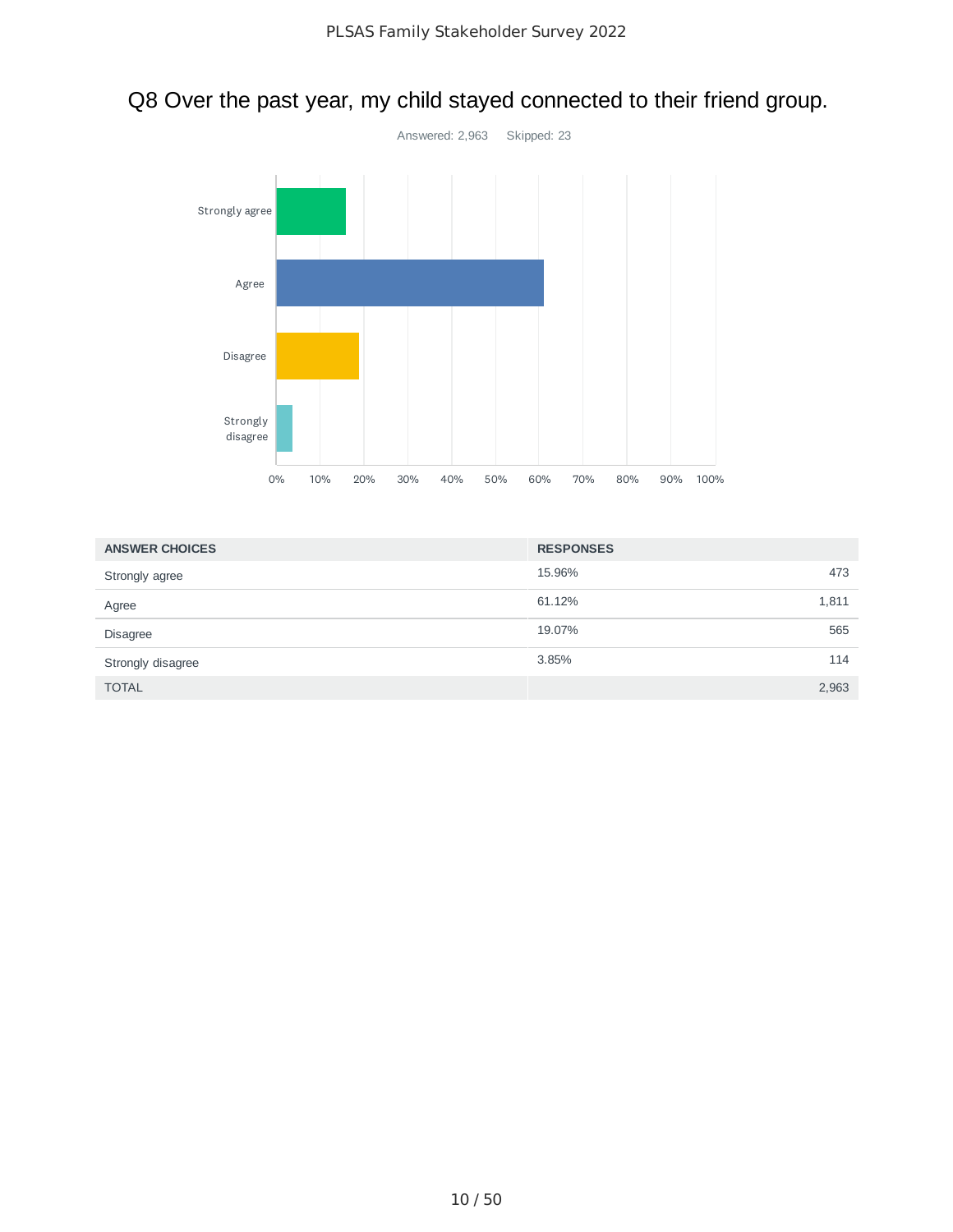## Q9 This school provides materials that reflect my child's cultural background.



| <b>ANSWER CHOICES</b> | <b>RESPONSES</b> |       |
|-----------------------|------------------|-------|
| Strongly agree        | 15.12%           | 448   |
| Agree                 | 47.49%           | 1,407 |
| <b>Disagree</b>       | 10.26%           | 304   |
| Strongly disagree     | 4.05%            | 120   |
| Unsure                | 23.08%           | 684   |
| <b>TOTAL</b>          |                  | 2,963 |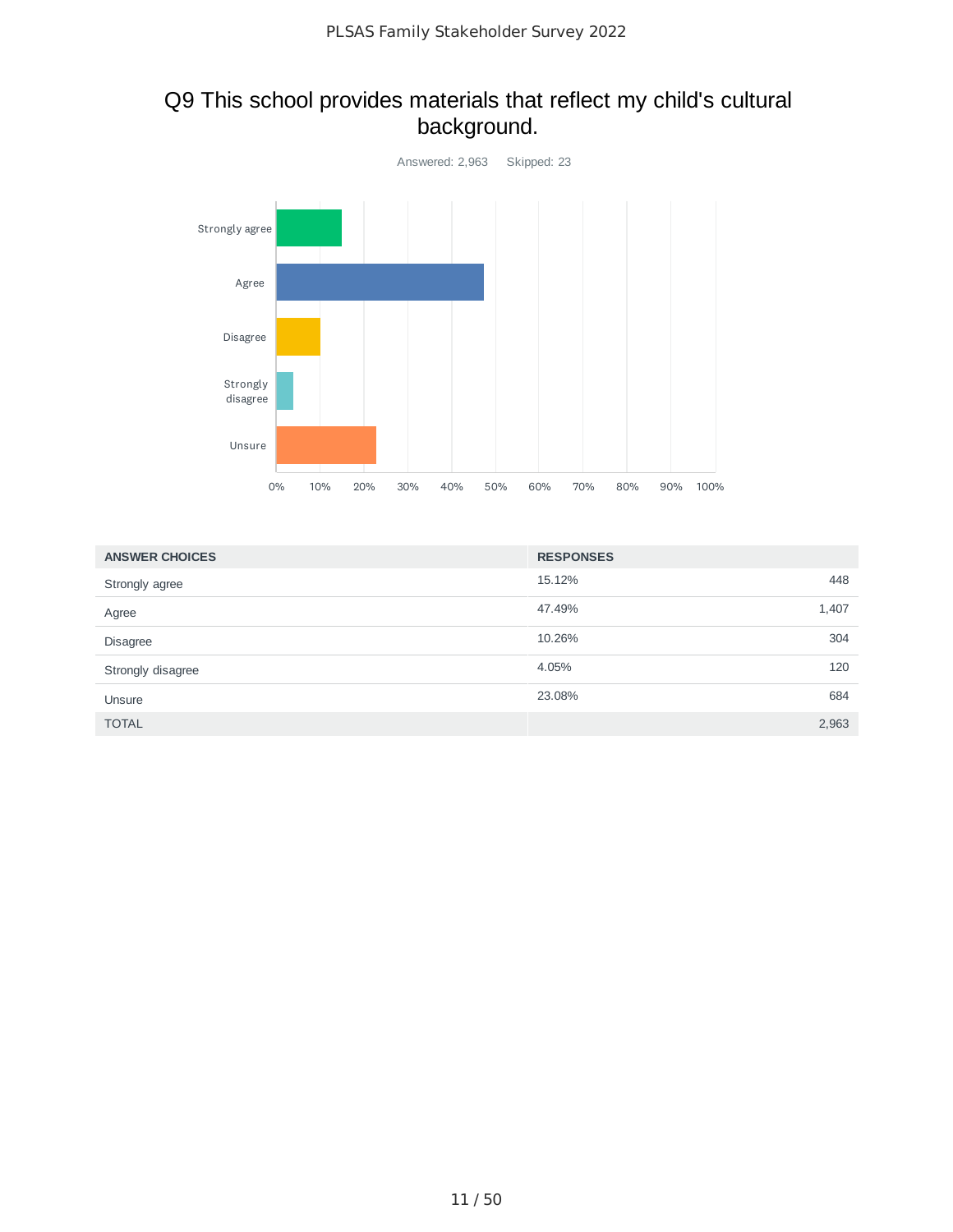### Q10 My child seems to know at least one adult at school with whom they can share success and concerns.



| <b>ANSWER CHOICES</b> | <b>RESPONSES</b> |       |
|-----------------------|------------------|-------|
| Strongly agree        | 26.62%           | 791   |
| Agree                 | 49.38%           | 1,467 |
| <b>Disagree</b>       | 8.89%            | 264   |
| Strongly disagree     | 3.53%            | 105   |
| Unsure                | 11.58%           | 344   |
| <b>TOTAL</b>          |                  | 2,971 |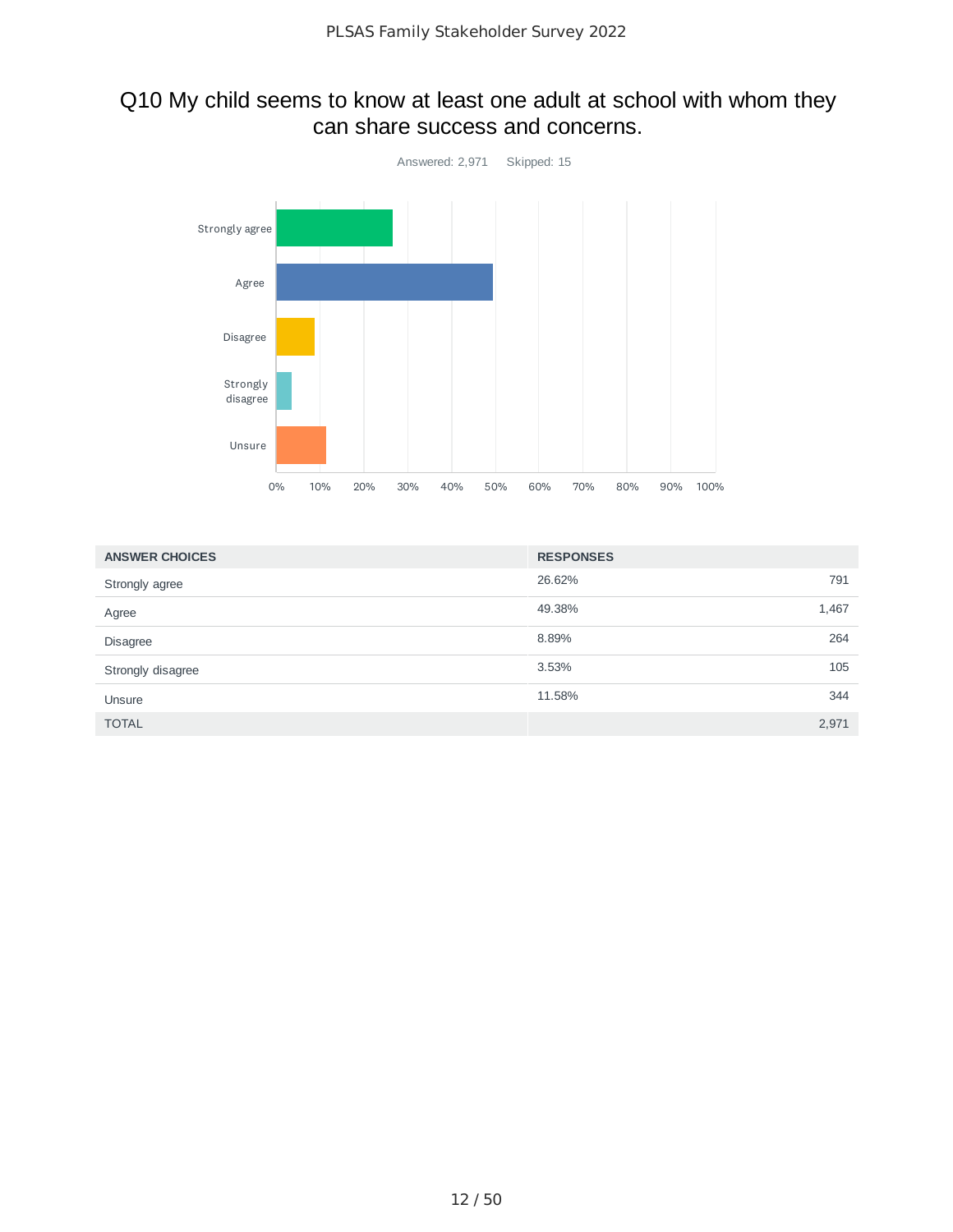## Q11 Thinking ahead to the 2022-23 school year, I believe my child needs social and emotional support in the classroom to be successful in school.



| <b>ANSWER CHOICES</b> | <b>RESPONSES</b> |       |
|-----------------------|------------------|-------|
| Strongly agree        | 22.92%           | 676   |
| Agree                 | 37.44%           | 1,104 |
| <b>Disagree</b>       | 22.41%           | 661   |
| Strongly disagree     | 6.24%            | 184   |
| Unsure                | 10.99%           | 324   |
| <b>TOTAL</b>          |                  | 2,949 |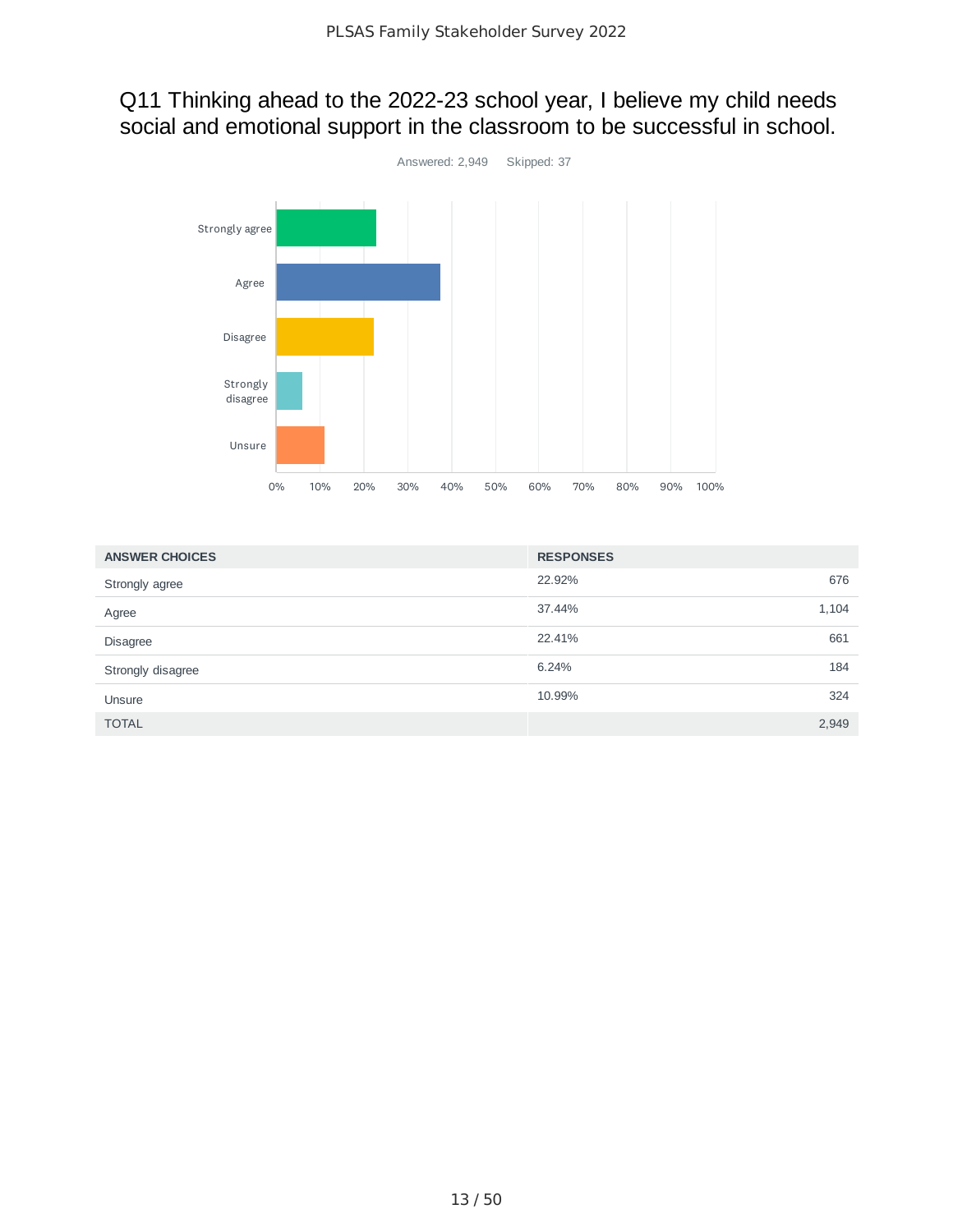Q12 \*Please respond if your child has an IEP: The Special Education Department works in collaboration with general education to support and provide specialized instruction and accommodations for my child.



| <b>ANSWER CHOICES</b> | <b>RESPONSES</b> |     |
|-----------------------|------------------|-----|
| Strongly agree        | 18.76%           | 148 |
| Agree                 | 24.84%           | 196 |
| <b>Disagree</b>       | 17.74%           | 140 |
| Strongly disagree     | 10.39%           | 82  |
| Unsure                | 28.26%           | 223 |
| <b>TOTAL</b>          |                  | 789 |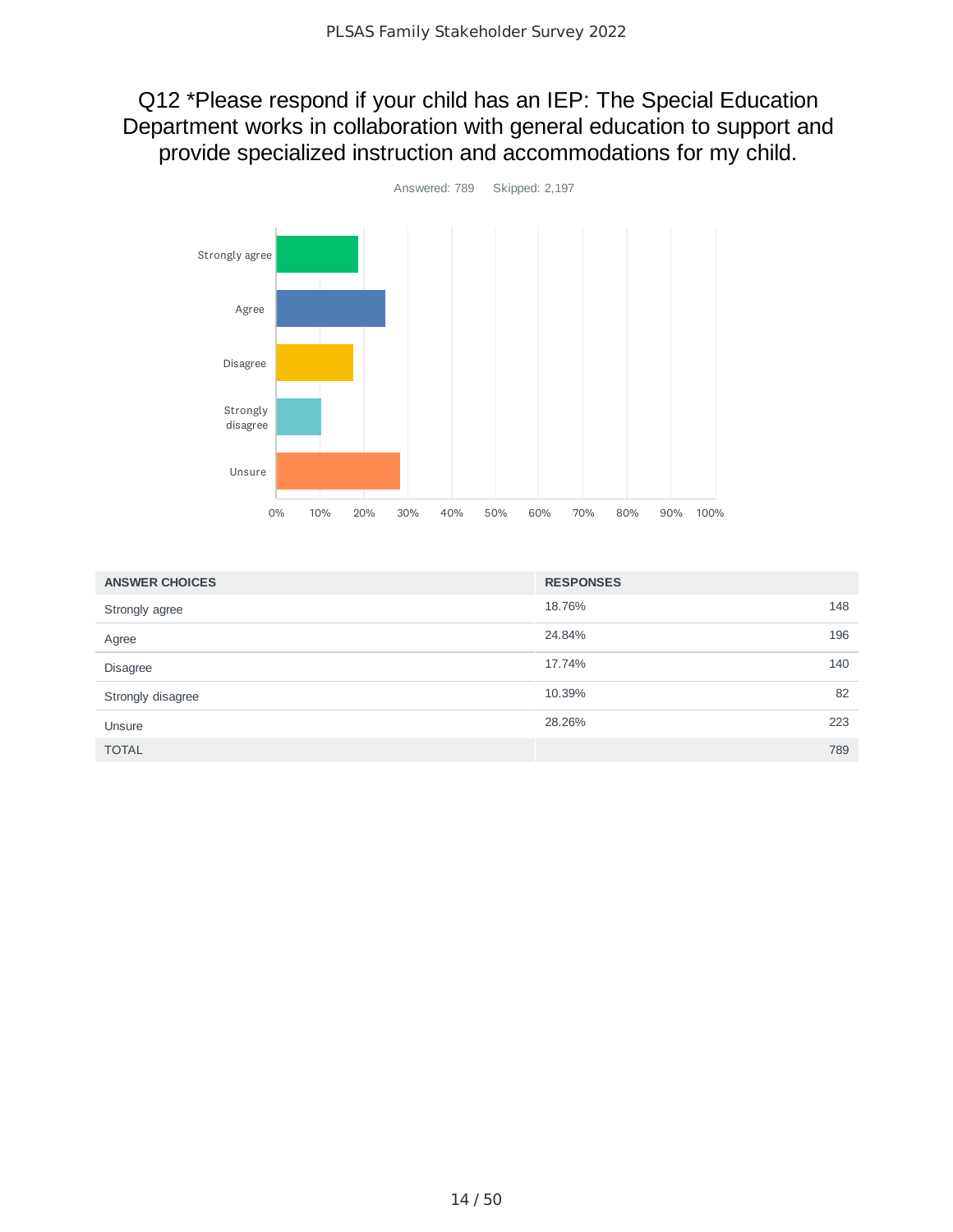#### Q13 Teachers are available and provide assistance to my child when needed.



| <b>ANSWER CHOICES</b> | <b>RESPONSES</b> |       |
|-----------------------|------------------|-------|
| Strongly agree        | 23.83%           | 705   |
| Agree                 | 56.91%           | 1,684 |
| <b>Disagree</b>       | 9.23%            | 273   |
| Strongly disagree     | 2.97%            | 88    |
| Unsure                | 7.06%            | 209   |
| <b>TOTAL</b>          |                  | 2,959 |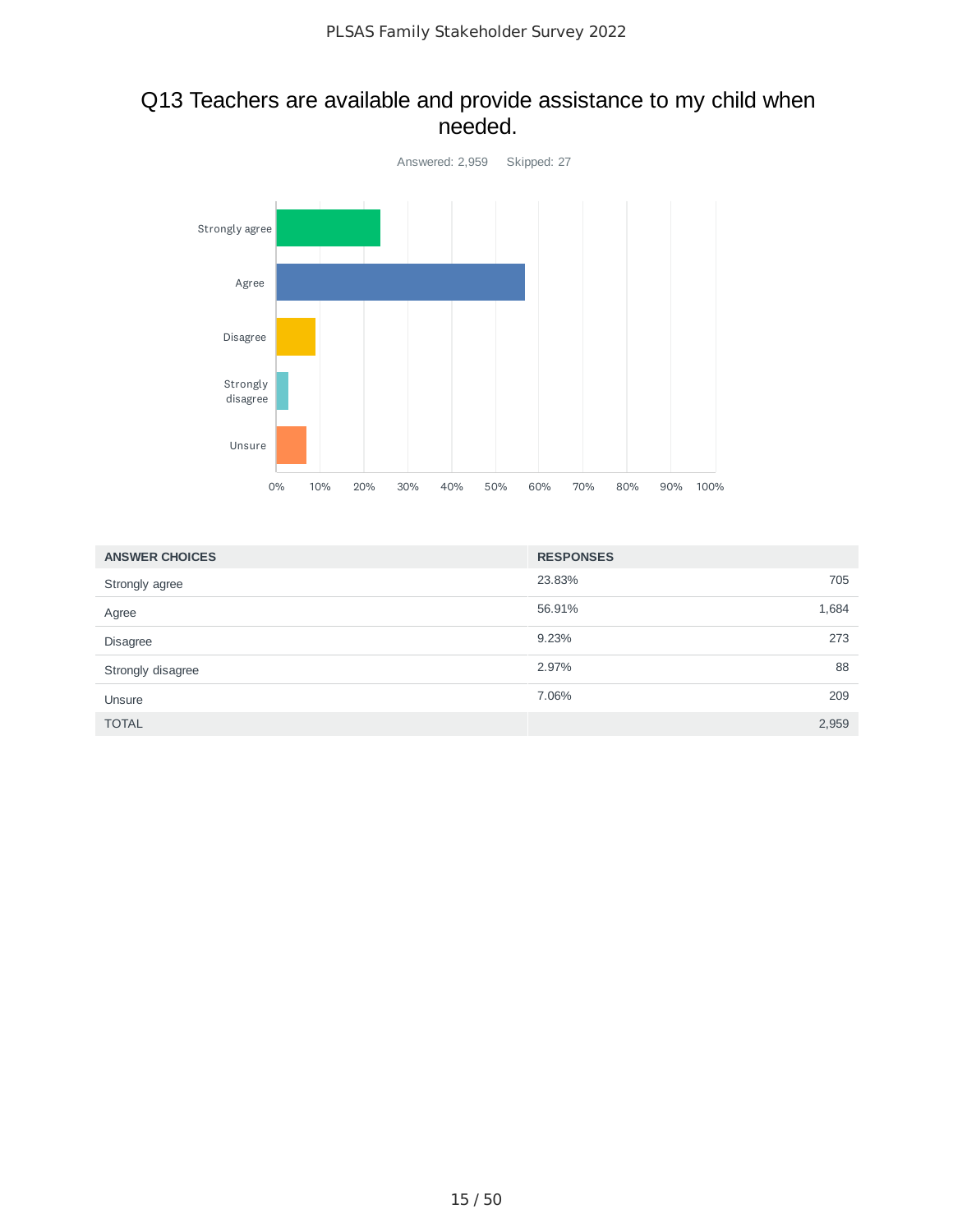#### Q14 The adults and teachers at this school believe my child can learn and be successful.



| <b>ANSWER CHOICES</b> | <b>RESPONSES</b> |       |
|-----------------------|------------------|-------|
| Strongly agree        | 35.86%           | 1,054 |
| Agree                 | 58.25%           | 1,712 |
| <b>Disagree</b>       | 5.00%            | 147   |
| Strongly disagree     | 0.88%            | 26    |
| <b>TOTAL</b>          |                  | 2,939 |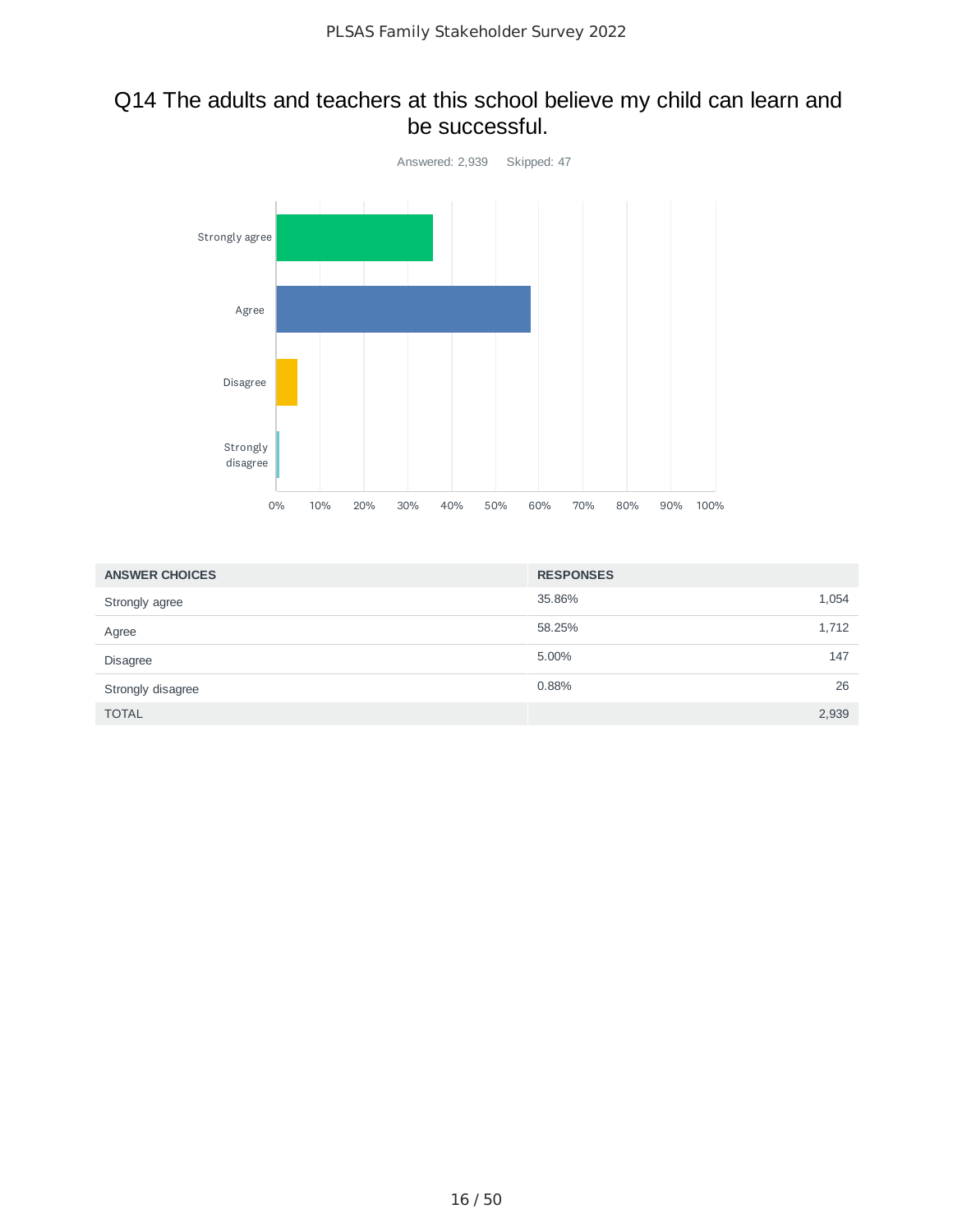### Q15 Staff at this school promptly respond to my phone calls, messages, or e-mails.



| <b>ANSWER CHOICES</b> | <b>RESPONSES</b> |       |
|-----------------------|------------------|-------|
| Strongly agree        | 36.42%           | 1,066 |
| Agree                 | 52.85%           | 1,547 |
| <b>Disagree</b>       | 8.47%            | 248   |
| Strongly disagree     | 2.25%            | 66    |
| <b>TOTAL</b>          |                  | 2,927 |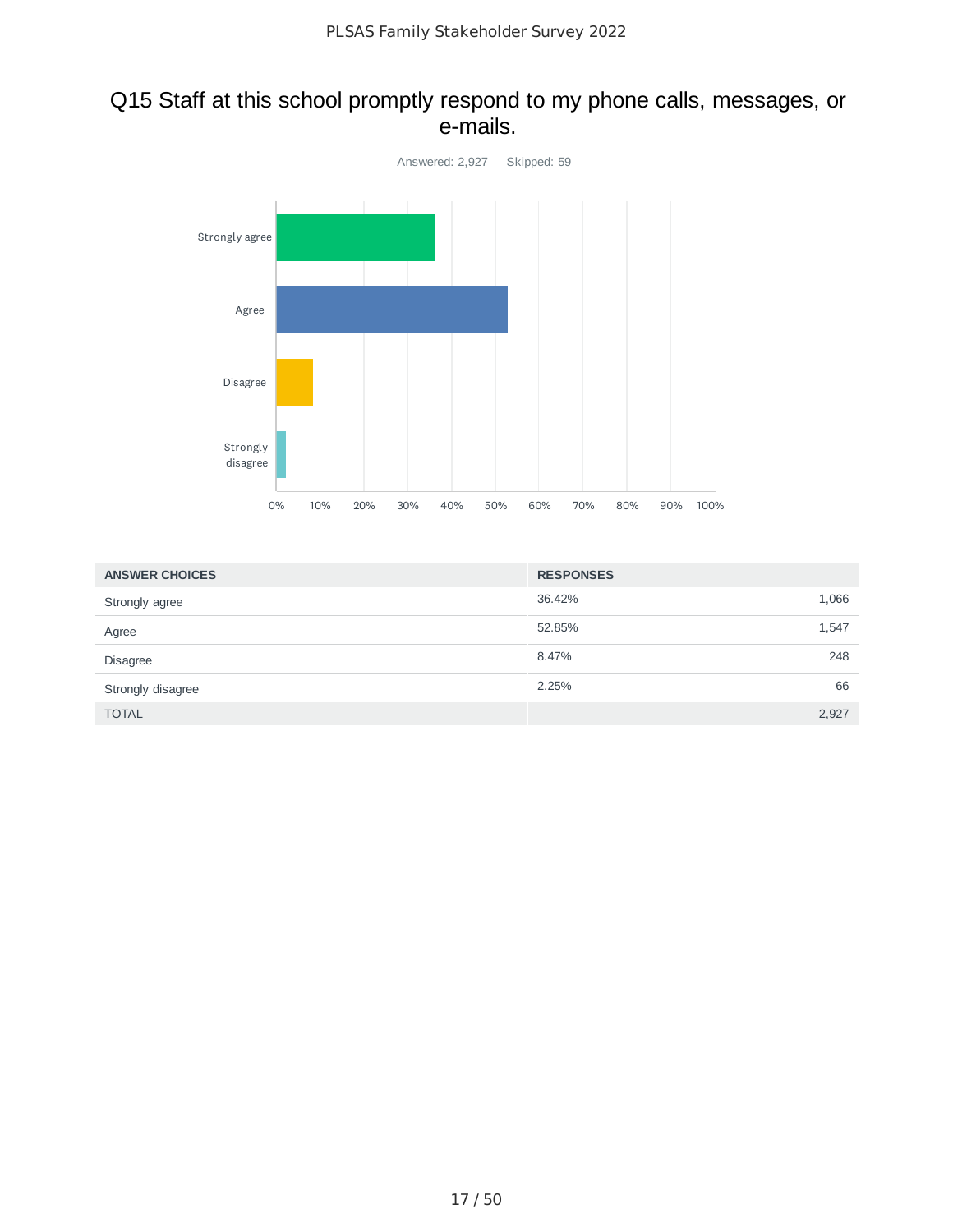Q16 The school principal, assistant principal, and dean of students are accessible and respond promptly to my phone calls, messages, or emails.



| <b>ANSWER CHOICES</b> | <b>RESPONSES</b> |       |
|-----------------------|------------------|-------|
| Strongly agree        | 30.66%           | 850   |
| Agree                 | 59.38%           | 1,646 |
| Disagree              | 7.86%            | 218   |
| Strongly disagree     | 2.09%            | 58    |
| <b>TOTAL</b>          |                  | 2,772 |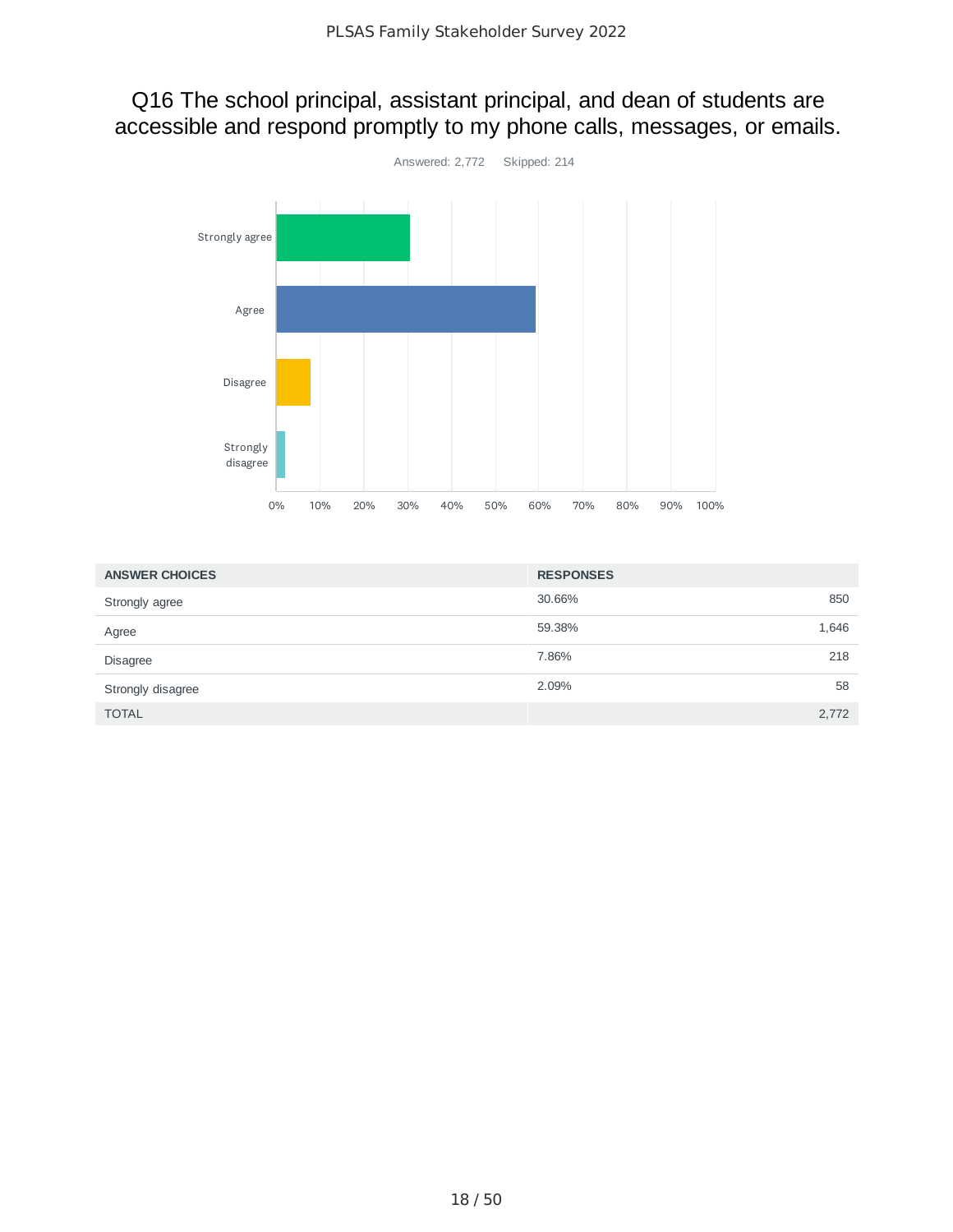

## Q17 Overall, I am satisfied with the leadership at my child's school.

| <b>ANSWER CHOICES</b> | <b>RESPONSES</b> |       |
|-----------------------|------------------|-------|
| Strongly agree        | 29.12%           | 852   |
| Agree                 | 53.52%           | 1,566 |
| <b>Disagree</b>       | 11.59%           | 339   |
| Strongly disagree     | 5.78%            | 169   |
| <b>TOTAL</b>          |                  | 2,926 |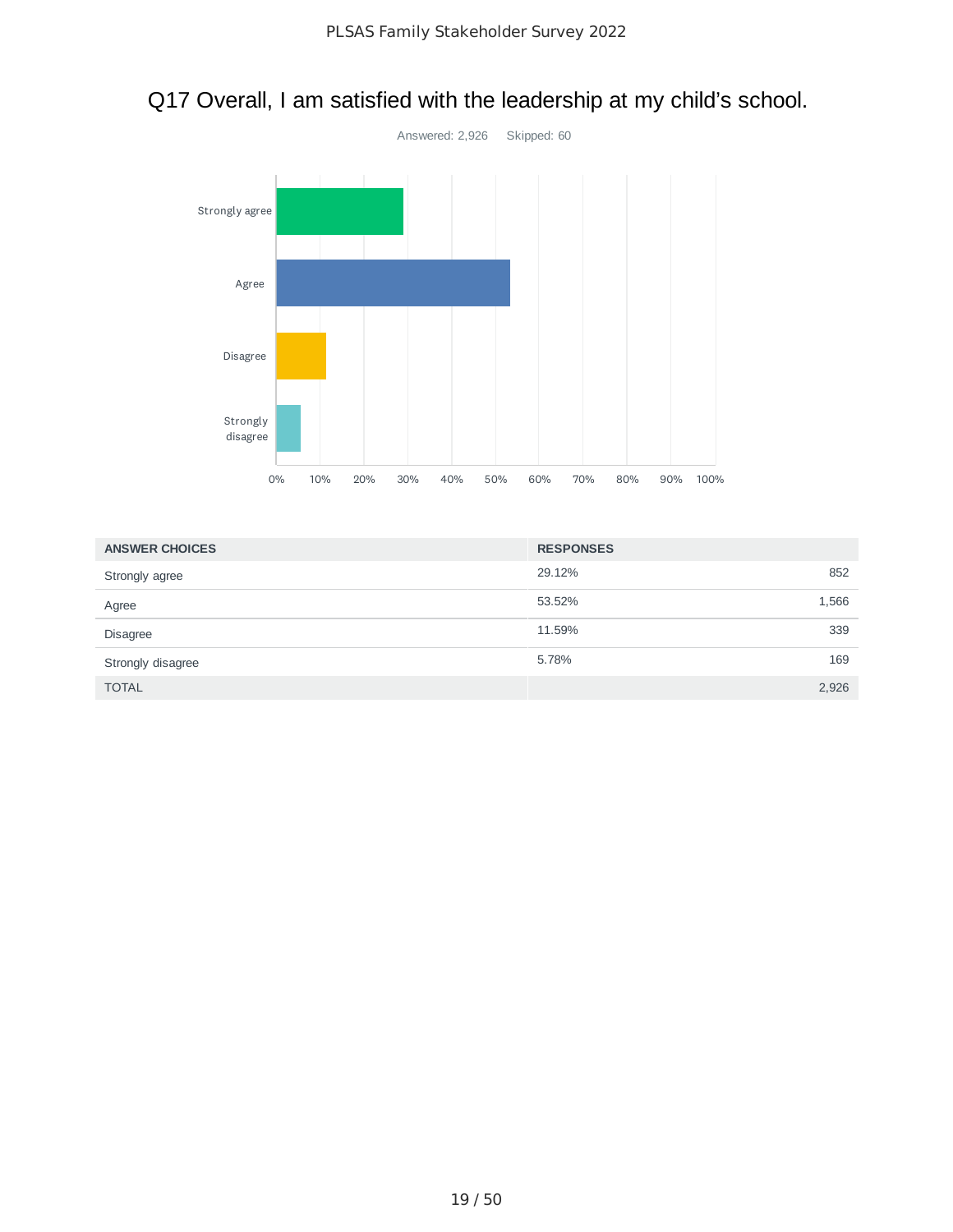## Q18 Please rank your preferred method of school-level communications starting with "1" as your most preferred method. You may rank as many or as few as you like:

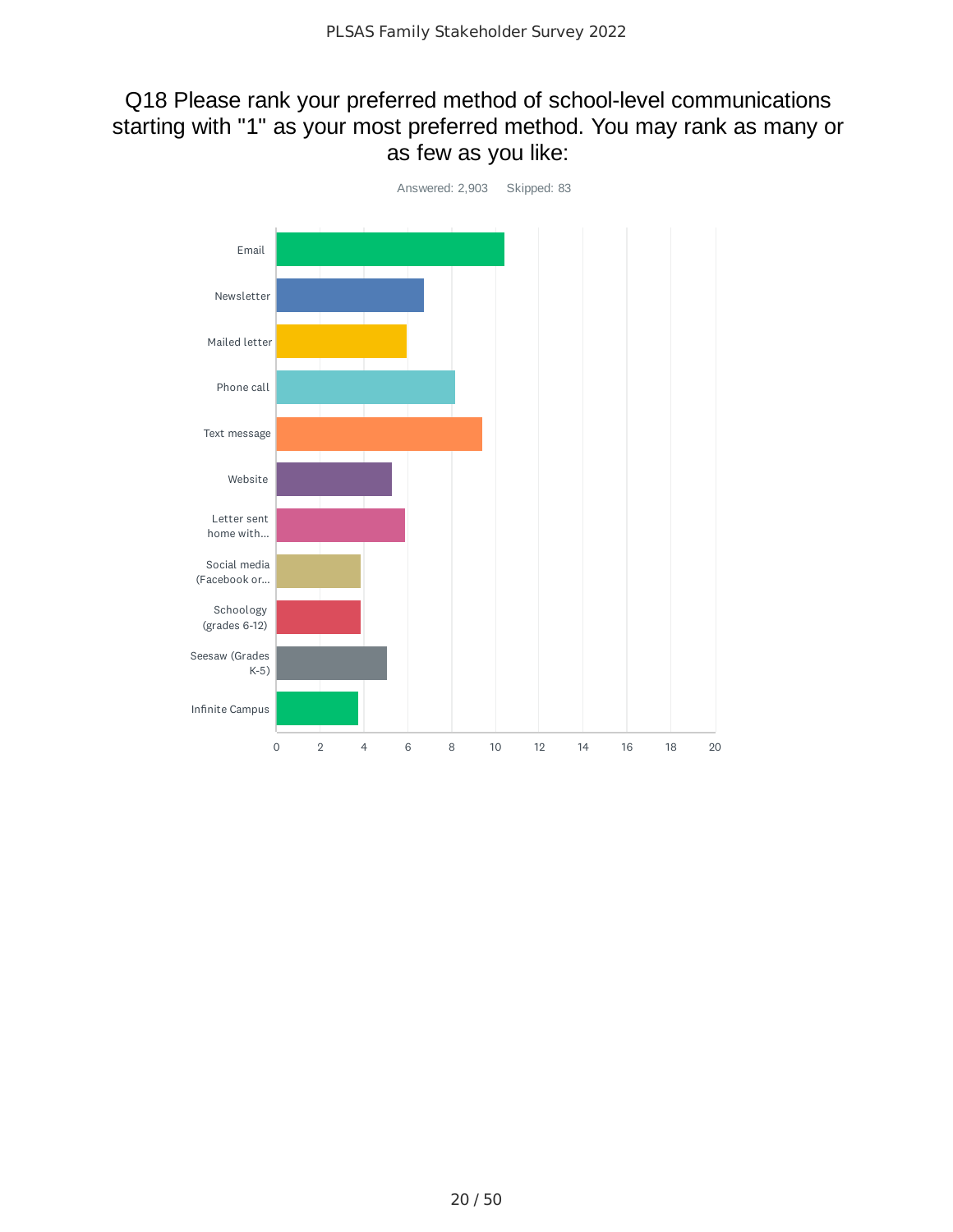#### PLSAS Family Stakeholder Survey 2022

|                                             | $\mathbf{1}$            | $\overline{2}$  | 3             | $\overline{4}$ | 5             | 6             | $\overline{7}$          | 8             | 9             | 10                      | 11                    | <b>TOTAL</b> |
|---------------------------------------------|-------------------------|-----------------|---------------|----------------|---------------|---------------|-------------------------|---------------|---------------|-------------------------|-----------------------|--------------|
| Email                                       | 65.56%<br>1,877         | 21.62%<br>619   | 8.80%<br>252  | 2.44%<br>70    | 0.59%<br>17   | 0.35%<br>10   | 0.24%<br>$\overline{7}$ | 0.10%<br>3    | 0.10%<br>3    | 0.14%<br>$\overline{4}$ | 0.03%<br>$\mathbf{1}$ | 2,863        |
| Newsletter                                  | 1.70%<br>36             | 11.87%<br>251   | 13.48%<br>285 | 16.08%<br>340  | 15.80%<br>334 | 13.34%<br>282 | 9.18%<br>194            | 7.81%<br>165  | 4.87%<br>103  | 3.93%<br>83             | 1.94%<br>41           | 2,114        |
| Mailed<br>letter                            | 1.20%<br>25             | 3.46%<br>72     | 9.41%<br>196  | 15.32%<br>319  | 17.20%<br>358 | 14.99%<br>312 | 12.01%<br>250           | 8.36%<br>174  | 6.63%<br>138  | 5.52%<br>115            | 5.91%<br>123          | 2,082        |
| Phone call                                  | 5.92%<br>143            | 18.14%<br>438   | 30.23%<br>730 | 18.51%<br>447  | 10.06%<br>243 | 6.75%<br>163  | 4.68%<br>113            | 2.07%<br>50   | 1.57%<br>38   | 1.37%<br>33             | 0.70%<br>17           | 2,415        |
| <b>Text</b><br>message                      | 23.29%<br>618           | 38.66%<br>1,026 | 18.24%<br>484 | 7.65%<br>203   | 6.44%<br>171  | 2.37%<br>63   | 1.36%<br>36             | 0.98%<br>26   | 0.64%<br>17   | 0.23%<br>6              | 0.15%<br>4            | 2,654        |
| Website                                     | 0.20%<br>4              | 1.43%<br>29     | 4.43%<br>90   | 7.19%<br>146   | 11.12%<br>226 | 22.24%<br>452 | 19.64%<br>399           | 14.86%<br>302 | 9.55%<br>194  | 6.40%<br>130            | 2.95%<br>60           | 2,032        |
| Letter<br>sent home<br>with<br>student      | 1.04%<br>22             | 3.36%<br>71     | 7.58%<br>160  | 13.93%<br>294  | 14.12%<br>298 | 13.41%<br>283 | 20.42%<br>431           | 12.03%<br>254 | 6.73%<br>142  | 4.88%<br>103            | 2.51%<br>53           | 2,111        |
| Social<br>media<br>(Facebook<br>or Twitter) | 0.10%<br>$\overline{c}$ | 0.50%<br>10     | 2.76%<br>55   | 4.06%<br>81    | 5.97%<br>119  | 6.17%<br>123  | 10.33%<br>206           | 25.68%<br>512 | 16.50%<br>329 | 13.39%<br>267           | 14.54%<br>290         | 1,994        |
| Schoology<br>(grades 6-<br>12)              | 0.35%<br>7              | 1.67%<br>33     | 3.70%<br>73   | 6.59%<br>130   | 4.61%<br>91   | 5.73%<br>113  | 6.39%<br>126            | 10.09%<br>199 | 31.22%<br>616 | 17.49%<br>345           | 12.16%<br>240         | 1,973        |
| Seesaw<br>(Grades<br>$K-5$                  | 6.44%<br>133            | 9.35%<br>193    | 8.81%<br>182  | 8.77%<br>181   | 6.20%<br>128  | 5.04%<br>104  | 3.73%<br>77             | 3.83%<br>79   | 7.26%<br>150  | 24.89%<br>514           | 15.69%<br>324         | 2,065        |
| Infinite<br>Campus                          | 1.26%<br>26             | 2.23%<br>46     | 5.13%<br>106  | 6.58%<br>136   | 7.35%<br>152  | 5.81%<br>120  | 6.19%<br>128            | 8.56%<br>177  | 9.43%<br>195  | 14.56%<br>301           | 32.90%<br>680         | 2,067        |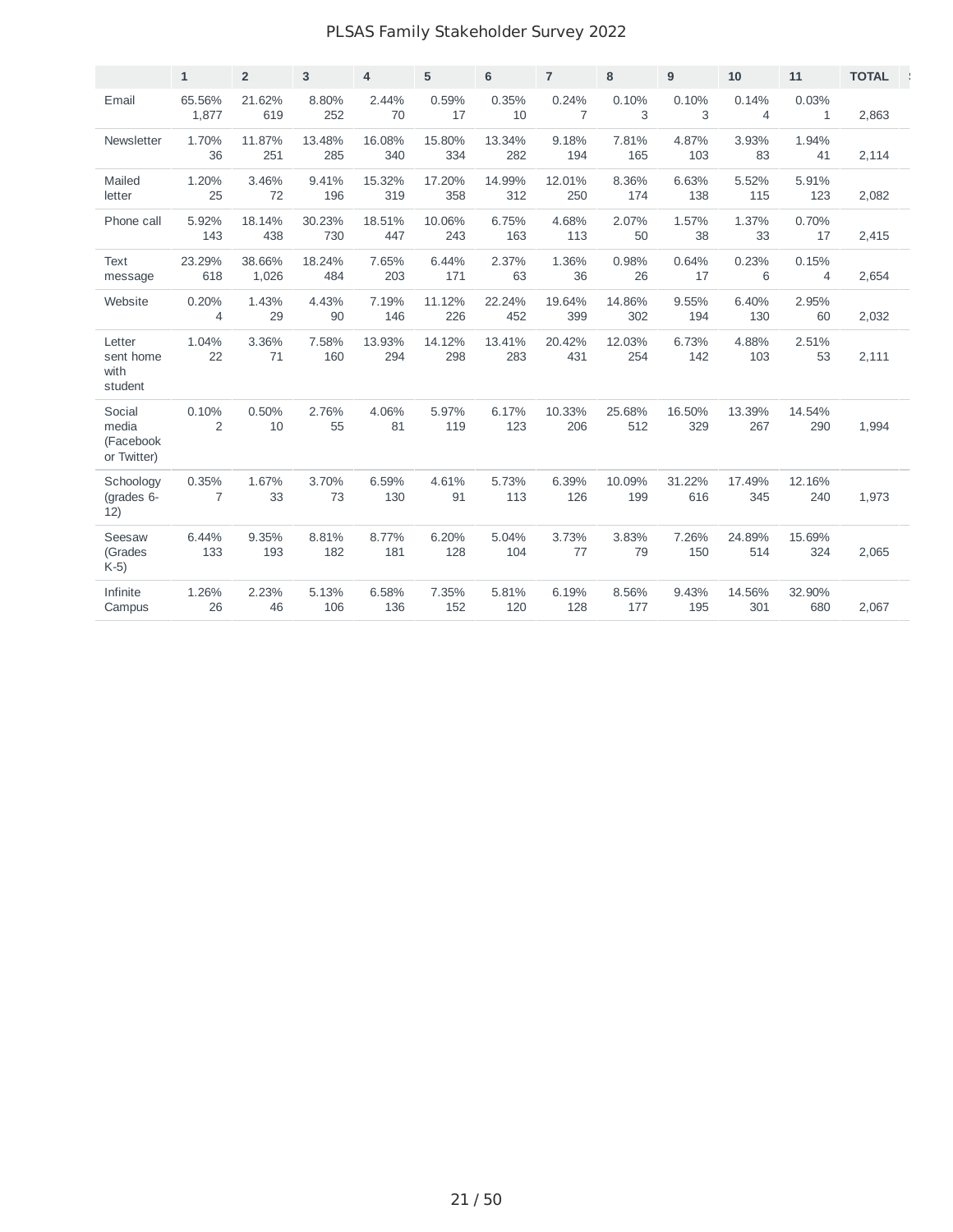## Q19 I am informed about important dates, activities, and events at my child's school.



| <b>ANSWER CHOICES</b> | <b>RESPONSES</b> |       |
|-----------------------|------------------|-------|
| Strongly agree        | 29.81%           | 880   |
| Agree                 | 60.09%           | 1,774 |
| <b>Disagree</b>       | 8.64%            | 255   |
| Strongly disagree     | 1.46%            | 43    |
| <b>TOTAL</b>          |                  | 2,952 |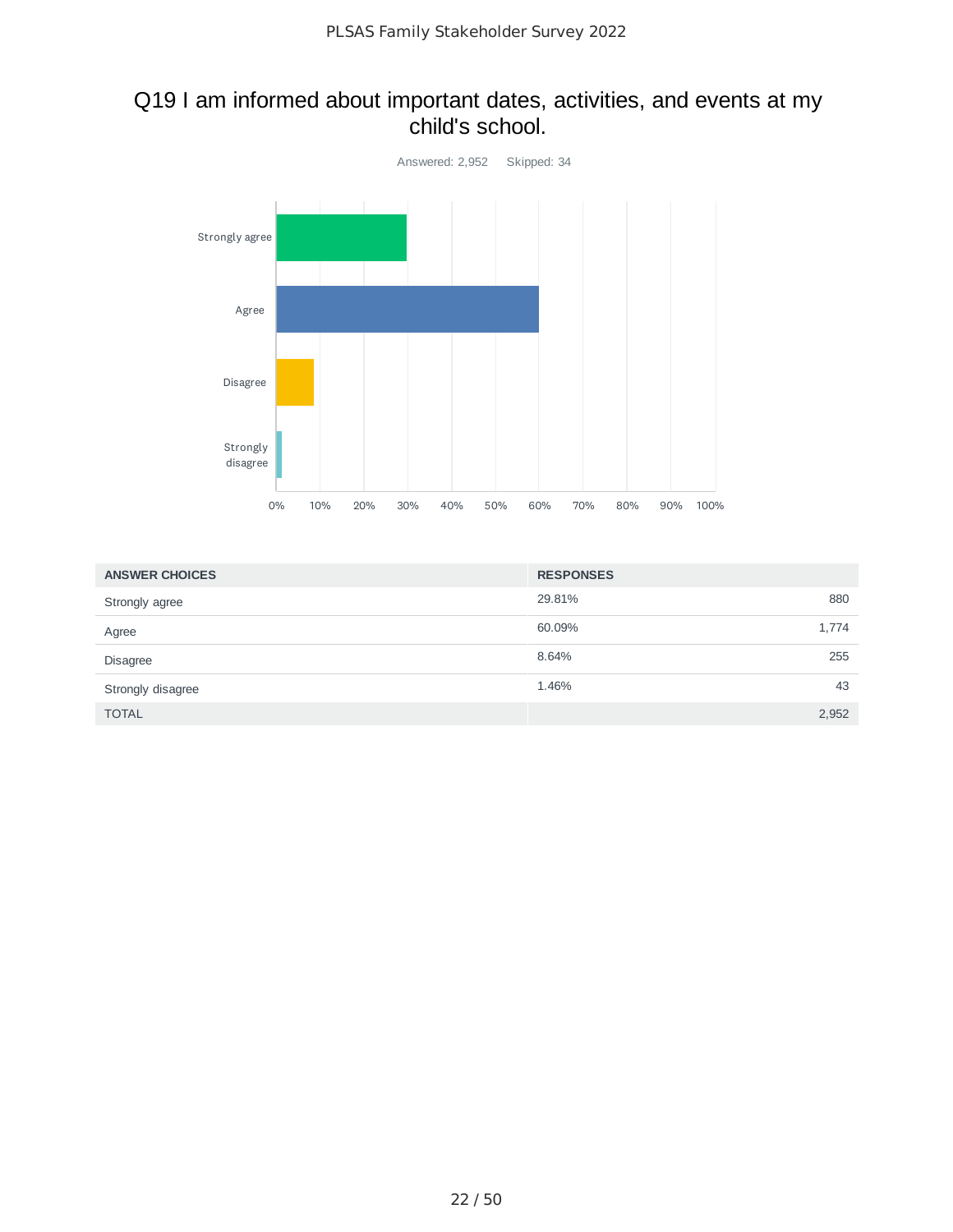

# Q20 Overall, I am satisfied with my child's educational experience.

| <b>ANSWER CHOICES</b> | <b>RESPONSES</b> |       |
|-----------------------|------------------|-------|
| Strongly agree        | 24.97%           | 739   |
| Agree                 | 57.52%           | 1,702 |
| <b>Disagree</b>       | 13.65%           | 404   |
| Strongly disagree     | 3.85%            | 114   |
| <b>TOTAL</b>          |                  | 2,959 |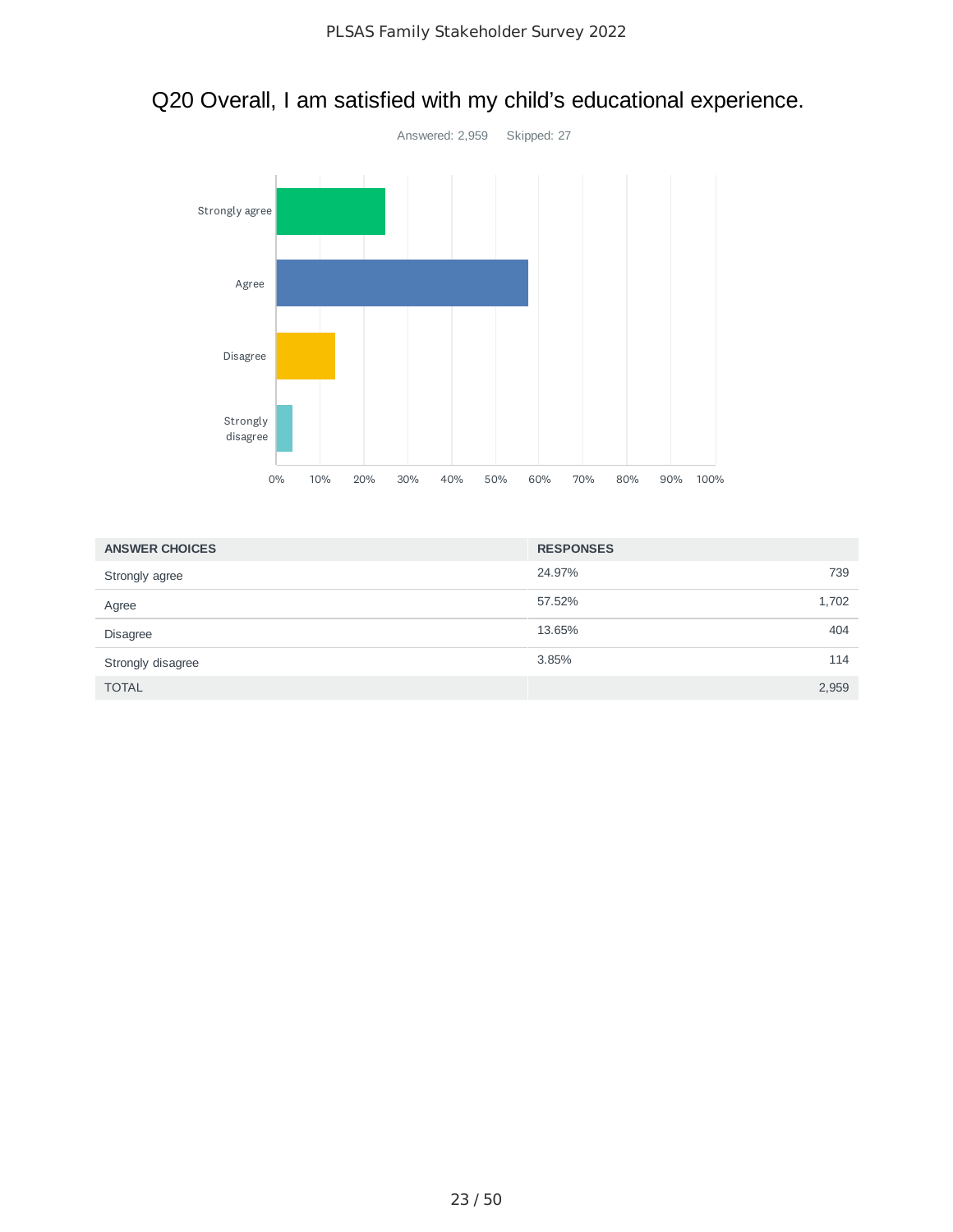## Q22 Preferred method of district-level communications starting with "1" as your most preferred method. You may rank as many or as few as you like:

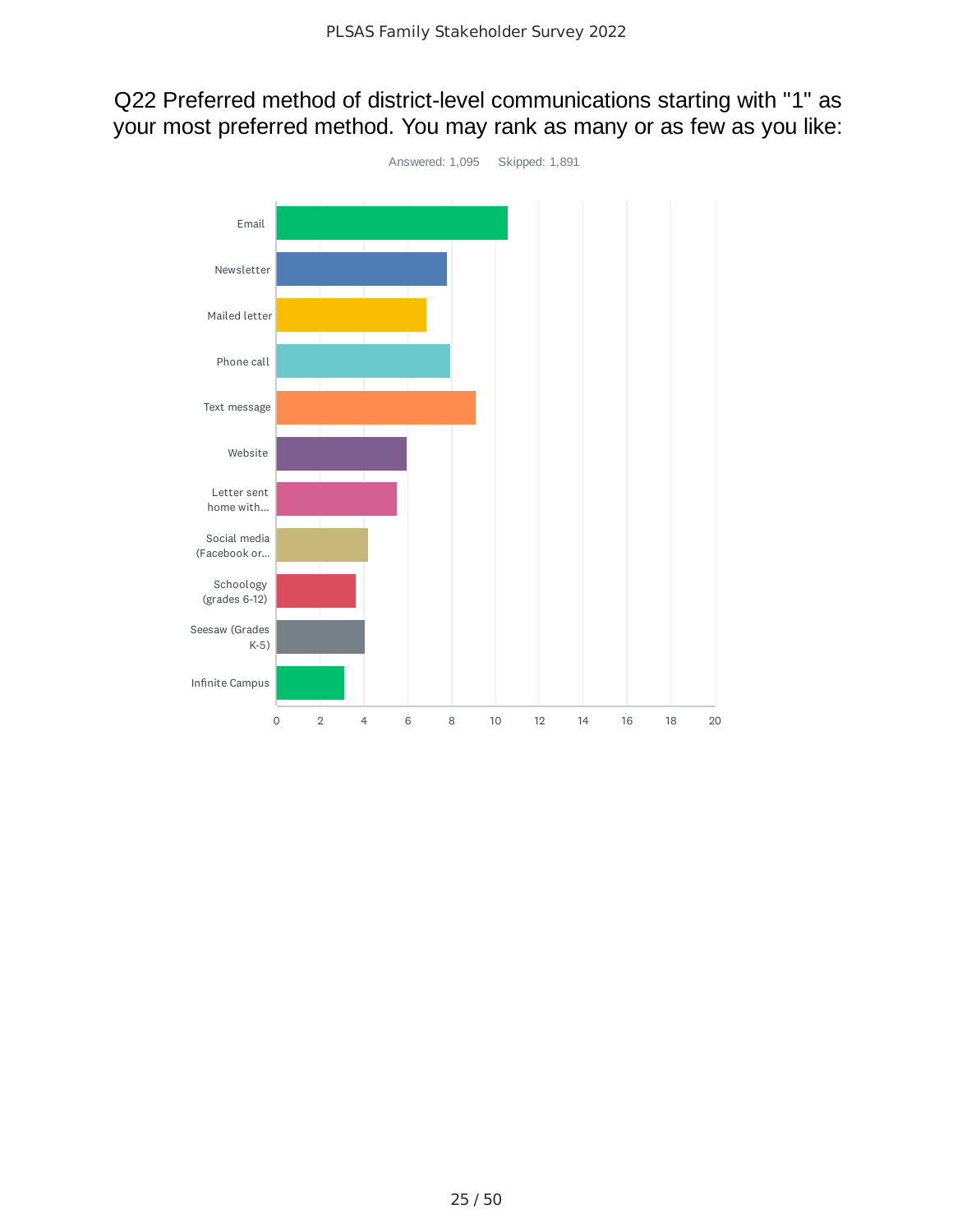#### PLSAS Family Stakeholder Survey 2022

|                                             | $\mathbf{1}$         | $\overline{2}$ | 3             | $\overline{4}$ | 5             | $6\phantom{1}$          | $\overline{7}$        | 8                    | 9                     | 10            | 11                      | <b>TOTAL</b> |
|---------------------------------------------|----------------------|----------------|---------------|----------------|---------------|-------------------------|-----------------------|----------------------|-----------------------|---------------|-------------------------|--------------|
| Email                                       | 74.79%<br>807        | 15.66%<br>169  | 7.04%<br>76   | 1.11%<br>12    | 0.37%<br>4    | 0.37%<br>$\overline{4}$ | 0.09%<br>$\mathbf{1}$ | 0.00%<br>$\mathbf 0$ | 0.09%<br>$\mathbf{1}$ | 0.28%<br>3    | 0.19%<br>$\overline{2}$ | 1,079        |
| Newsletter                                  | 4.63%<br>34          | 24.90%<br>183  | 17.14%<br>126 | 15.37%<br>113  | 13.74%<br>101 | 7.48%<br>55             | 6.12%<br>45           | 4.76%<br>35          | 2.31%<br>17           | 1.90%<br>14   | 1.63%<br>12             | 735          |
| Mailed<br>letter                            | 1.98%<br>14          | 7.21%<br>51    | 18.39%<br>130 | 19.09%<br>135  | 15.28%<br>108 | 13.44%<br>95            | 7.64%<br>54           | 6.79%<br>48          | 3.39%<br>24           | 3.25%<br>23   | 3.54%<br>25             | 707          |
| Phone call                                  | 3.43%<br>27          | 17.03%<br>134  | 27.70%<br>218 | 20.46%<br>161  | 13.34%<br>105 | 7.62%<br>60             | 4.07%<br>32           | 2.29%<br>18          | 2.29%<br>18           | 0.76%<br>6    | 1.02%<br>8              | 787          |
| <b>Text</b><br>message                      | 19.49%<br>176        | 36.66%<br>331  | 16.61%<br>150 | 8.53%<br>77    | 10.96%<br>99  | 3.54%<br>32             | 2.21%<br>20           | 1.00%<br>9           | 0.66%<br>6            | 0.33%<br>3    | $0.00\%$<br>$\mathbf 0$ | 903          |
| Website                                     | 0.70%<br>5           | 3.79%<br>27    | 6.03%<br>43   | 11.36%<br>81   | 11.78%<br>84  | 29.45%<br>210           | 16.27%<br>116         | 10.94%<br>78         | 4.91%<br>35           | 2.95%<br>21   | 1.82%<br>13             | 713          |
| Letter<br>sent home<br>with<br>student      | 0.30%<br>2           | 2.82%<br>19    | 5.19%<br>35   | 10.09%<br>68   | 12.31%<br>83  | 12.61%<br>85            | 29.97%<br>202         | 12.02%<br>81         | 7.42%<br>50           | 5.04%<br>34   | 2.23%<br>15             | 674          |
| Social<br>media<br>(Facebook<br>or Twitter) | 0.60%<br>4           | 2.09%<br>14    | 3.13%<br>21   | 5.22%<br>35    | 3.73%<br>25   | 6.86%<br>46             | 12.07%<br>81          | 31.00%<br>208        | 13.11%<br>88          | 10.73%<br>72  | 11.48%<br>77            | 671          |
| Schoology<br>(grades 6-<br>12)              | $0.00\%$<br>$\Omega$ | 1.10%<br>7     | 3.93%<br>25   | 3.77%<br>24    | 3.62%<br>23   | 4.56%<br>29             | 4.87%<br>31           | 12.42%<br>79         | 41.51%<br>264         | 16.04%<br>102 | 8.18%<br>52             | 636          |
| Seesaw<br>(Grades<br>$K-5$                  | 2.58%<br>17          | 6.83%<br>45    | 7.13%<br>47   | 4.70%<br>31    | 5.01%<br>33   | 3.19%<br>21             | 3.64%<br>24           | 4.25%<br>28          | 9.26%<br>61           | 37.18%<br>245 | 16.24%<br>107           | 659          |
| Infinite<br>Campus                          | 0.75%<br>5           | 2.70%<br>18    | 3.75%<br>25   | 5.26%<br>35    | 3.60%<br>24   | 3.00%<br>20             | 4.95%<br>33           | 7.21%<br>48          | 9.16%<br>61           | 15.47%<br>103 | 44.14%<br>294           | 666          |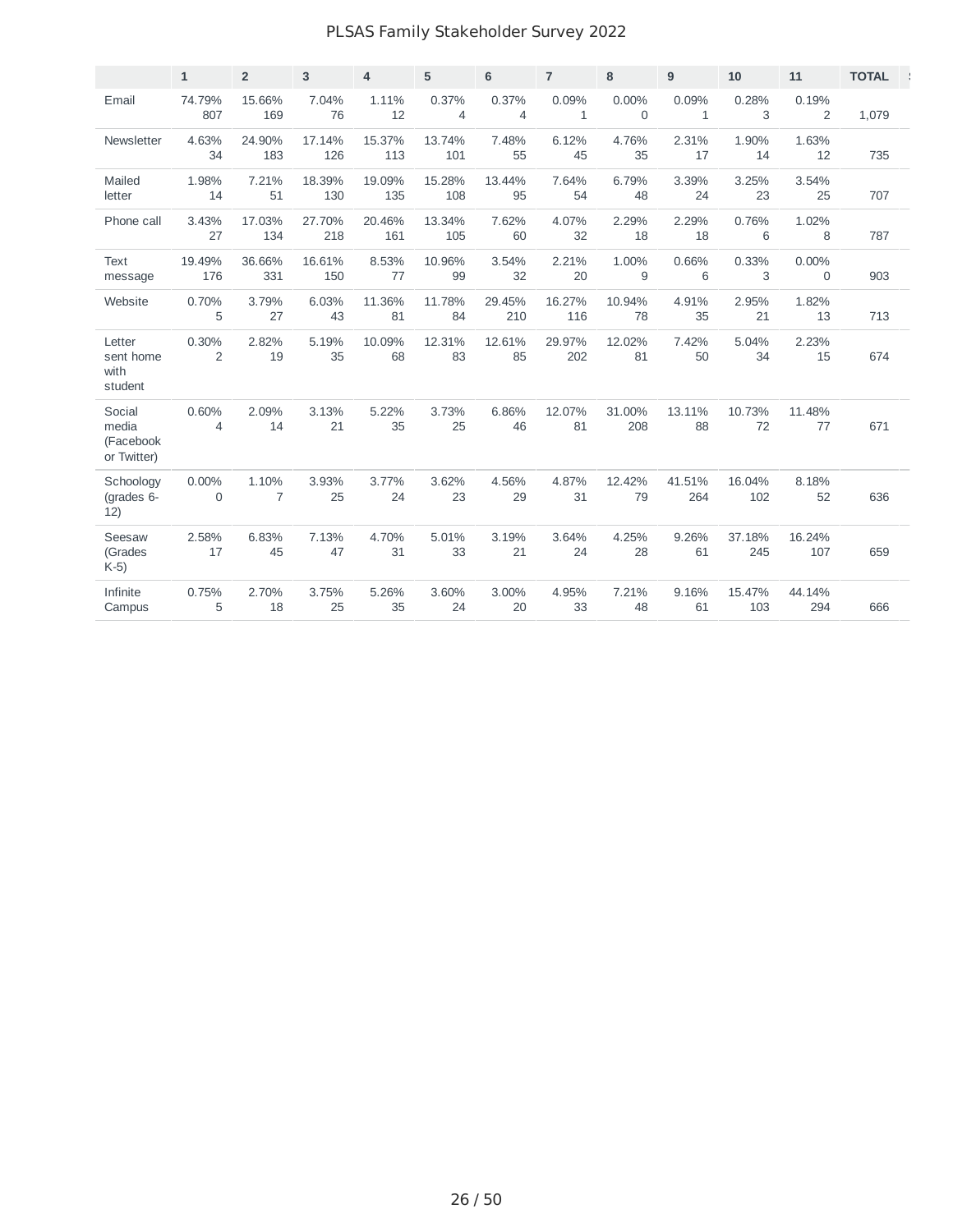#### Q23 I am informed about important district-level dates, activities, events, and information.



| <b>ANSWER CHOICES</b> | <b>RESPONSES</b> |       |
|-----------------------|------------------|-------|
| Strongly agree        | 17.79%           | 209   |
| Agree                 | 63.32%           | 744   |
| <b>Disagree</b>       | 16.00%           | 188   |
| Strongly disagree     | 2.89%            | 34    |
| <b>TOTAL</b>          |                  | 1,175 |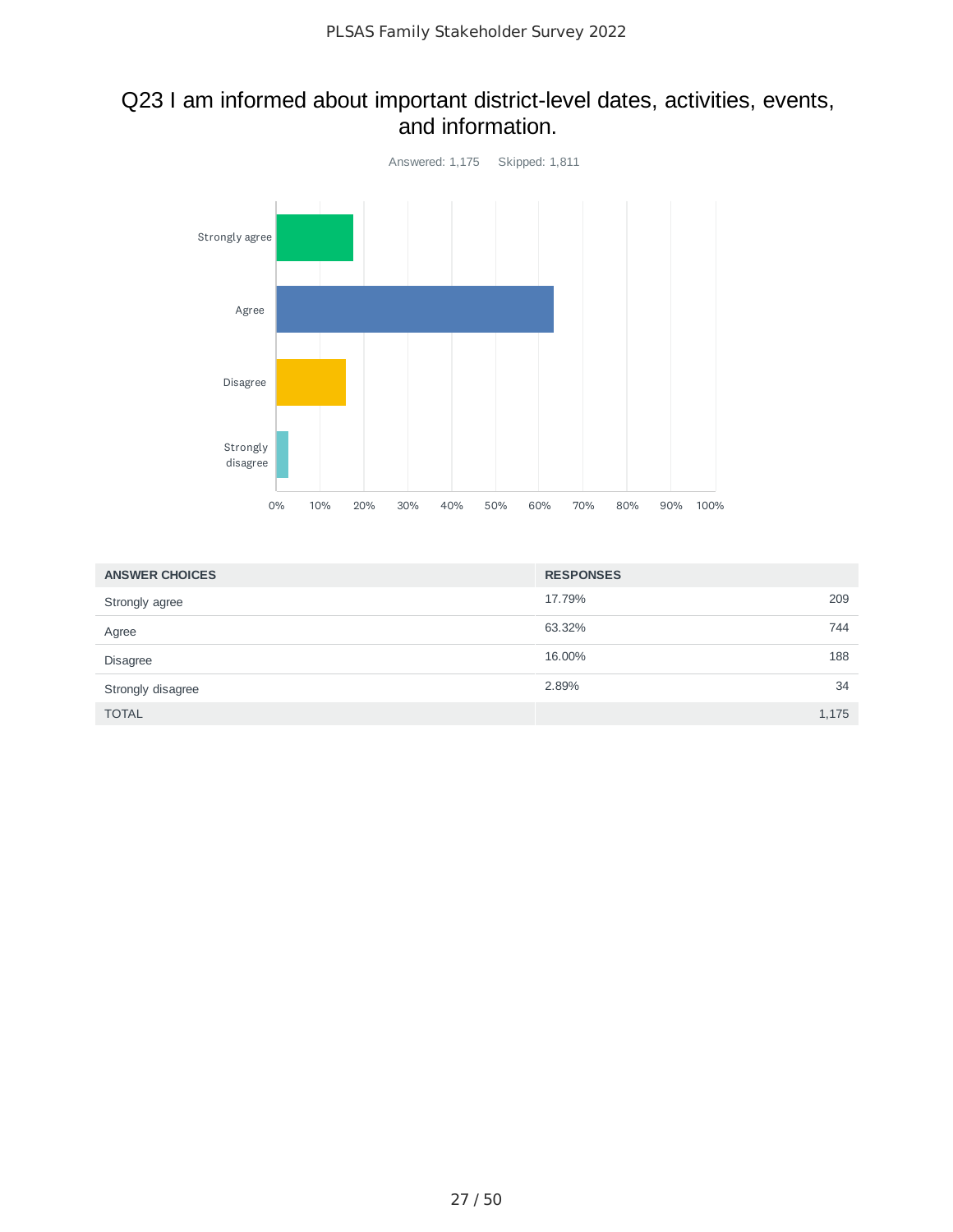## Q24 The School Board provides the vision and mission necessary to meet the needs of students in the community.



| <b>ANSWER CHOICES</b> | <b>RESPONSES</b> |       |
|-----------------------|------------------|-------|
| Strongly agree        | 7.50%            | 88    |
| Agree                 | 33.48%           | 393   |
| <b>Disagree</b>       | 23.34%           | 274   |
| Strongly disagree     | 19.25%           | 226   |
| Unsure                | 16.44%           | 193   |
| <b>TOTAL</b>          |                  | 1.174 |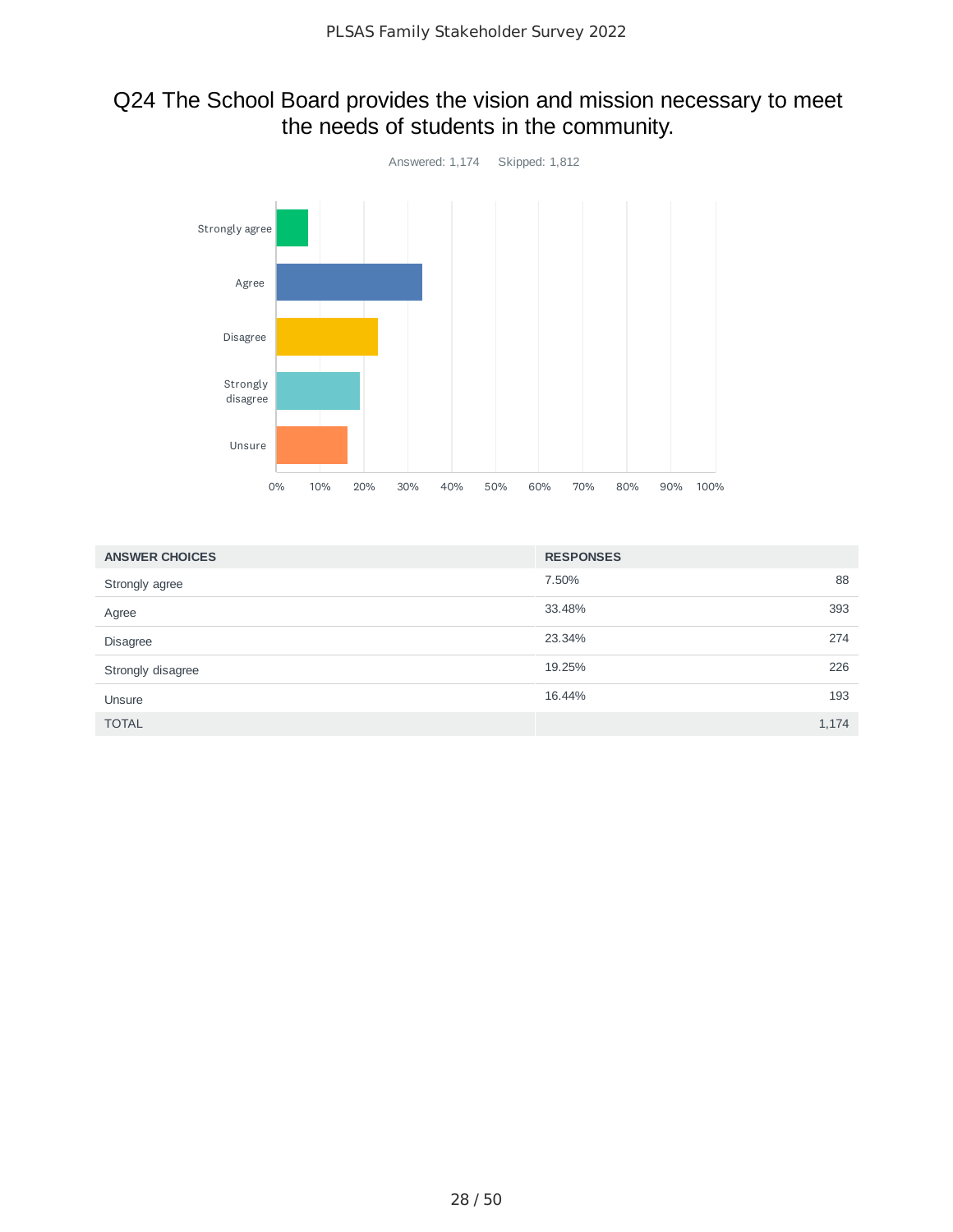## Q25 The School Board aligns the resources of the district to the goals they hope to achieve.



| <b>ANSWER CHOICES</b> | <b>RESPONSES</b> |       |
|-----------------------|------------------|-------|
| Strongly agree        | 6.56%            | 77    |
| Agree                 | 31.69%           | 372   |
| <b>Disagree</b>       | 22.74%           | 267   |
| Strongly disagree     | 16.95%           | 199   |
| Unsure                | 22.06%           | 259   |
| <b>TOTAL</b>          |                  | 1,174 |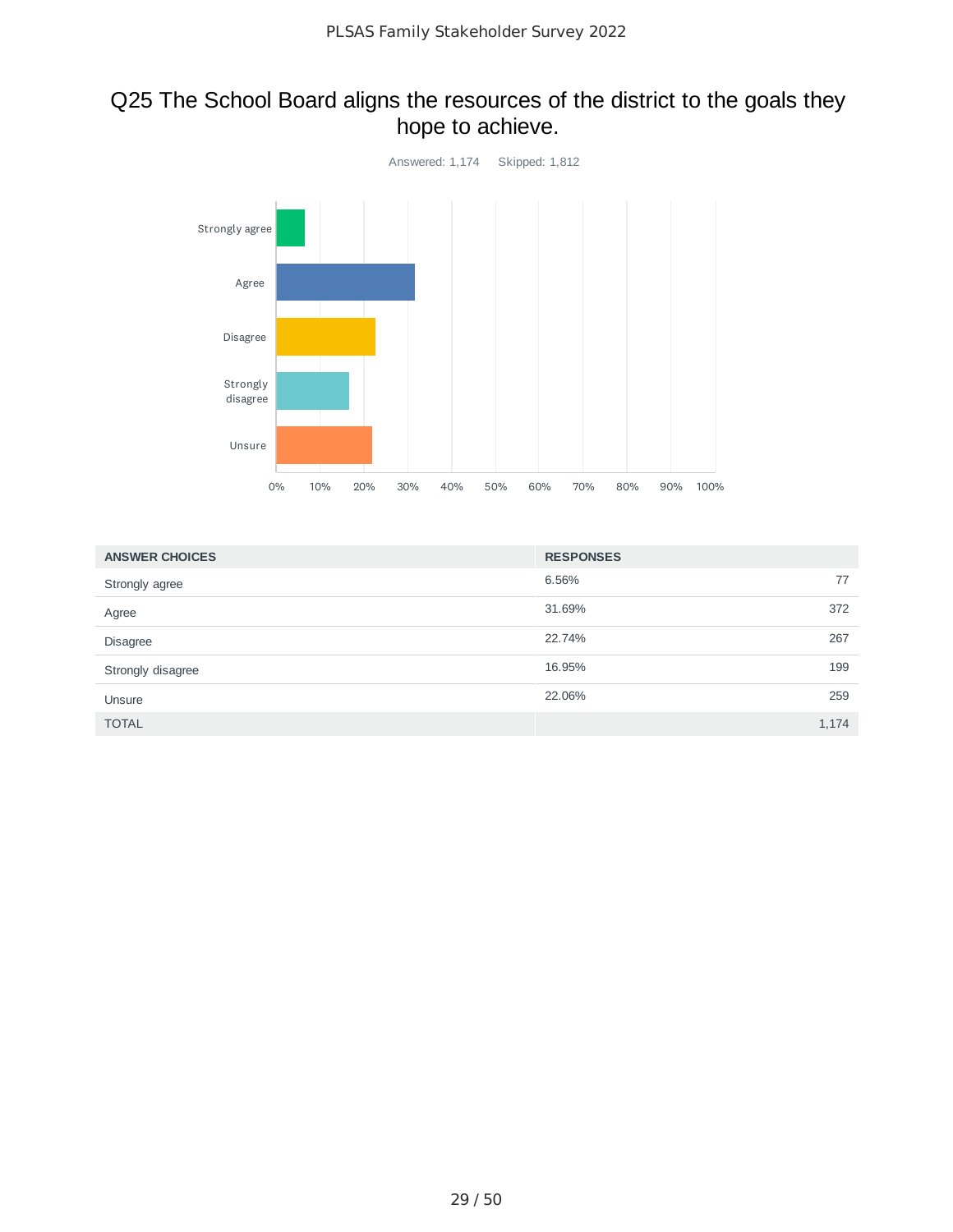# Q26 The School Board encourages community and staff collaboration in<br>the direction of the school district.



| <b>ANSWER CHOICES</b> | <b>RESPONSES</b> |       |
|-----------------------|------------------|-------|
| Strongly agree        | 7.94%            | 93    |
| Agree                 | 31.60%           | 370   |
| <b>Disagree</b>       | 21.69%           | 254   |
| Strongly disagree     | 18.02%           | 211   |
| Unsure                | 20.75%           | 243   |
| <b>TOTAL</b>          |                  | 1.171 |